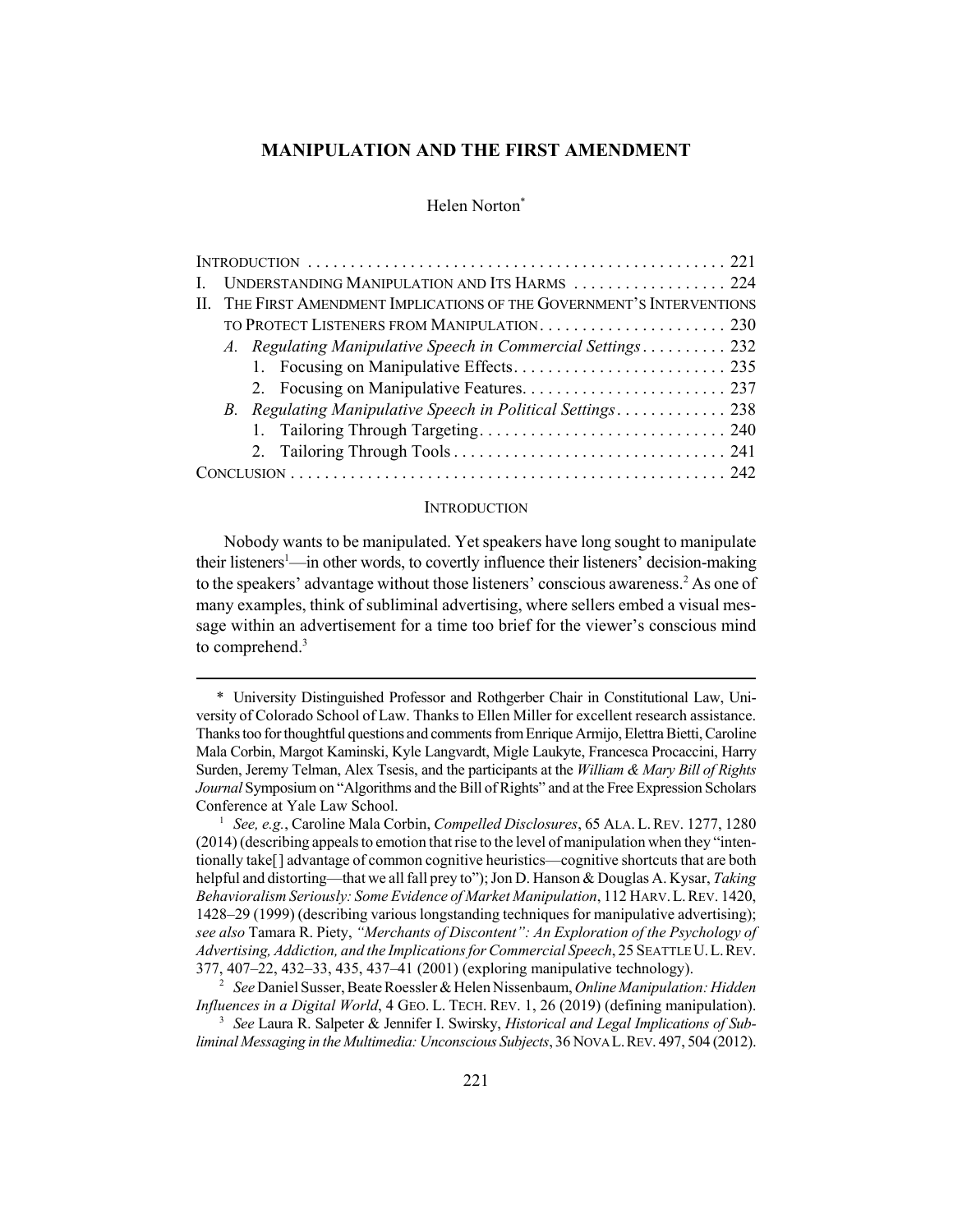Empowered by the ability to collect and aggregate information about users and then to tailor messages designed to shape those users' responses, today's digital technologies can facilitate manipulation unprecedented in its reach and success. "[T]he more information a would-be manipulator has about a person's specific vulnerabilities, the more capably they can exploit them," ethicists Daniel Susser, Beate Roessler and Helen Nissenbaum observe.<sup>4</sup> "Rather than aiming only to exploit vulnerabilities almost all of us share, as television advertisements and static billboards often attempt to do, online manipulation targets individuals, exploiting vulnerabilities specific to them."5 Contemporary technologies thus enable manipulation different in both degree and in kind from more traditional forms of manipulation.

As one of many illustrations of twenty-first-century manipulation, consider sellers' new ability to monitor changes in the speed and accuracy of your keyboarding to determine when you may be tired or even intoxicated (and thus potentially impaired in your decision-making) and then to craft specific advertisements targeted to exploit that vulnerability.<sup>6</sup> Examples abound in the political context as well: recall, for instance, Russian operatives' use of data collection and algorithms to target African Americans with personalized messages intended to induce them not to vote in the 2016 U.S. elections.<sup>7</sup>

This Article examines new conceptual tools for understanding manipulation and its harms. More specifically, Part I draws from ethicists' insights to explain how manipulation can inflict harms distinct from those imposed by coercion and deception, and to explain why addressing these distinct harms is a government interest sufficiently strong to justify appropriately tailored interventions.<sup>8</sup>

Part II explores how these conceptual tools also help us understand when, how, and why government can regulate manipulation consistent with the First Amendment. As a threshold matter, note that manipulative online interfaces and related design choices may be better understood as conduct, rather than speech protected by the First Amendment.<sup>9</sup> When we recall that the First Amendment fails to cover,

<sup>9</sup> *E.g.*, Ryan Calo, *Digital Market Manipulation*, 82 GEO.WASH. L.REV. 995, 1036–37 (2014) (questioning whether the collection and use of data in this context is speech covered by the First Amendment); Julie E. Cohen, *Tailoring Election Regulation: The Platform is the Frame*, 4 GEO. L. TECH. REV. 641, 642 n.1 (2020) ("I disagree that the First Amendment does or should apply to information processing activities regardless of their nature and context, but that is a subject for a different occasion."); Kyle Langvardt, *Regulating Habit-Forming Technology*, 88 FORDHAM L.REV. 129, 133 (2019) ("[C]ourts have hardly begun to address

<sup>4</sup> Susser, Roessler & Nissenbaum, *supra* note 2, at 41.

<sup>5</sup> *Id.*

<sup>6</sup> *See* Lauren E. Willis, *Deception By Design*, 34 HARV.J. L. & TECH. 115, 143 (2020).

<sup>7</sup> *See* Spencer Overton, *State Power to Regulate Social Media Companies to Prevent Voter Suppression*, 53 U.C. DAVIS L. REV. 1793, 1795–96 (2020).

<sup>8</sup> While I acknowledge that all forms of manipulation can be harmful, I note that the dangers of online manipulation differ in degree (and perhaps in kind) in ways that especially warrant governmental intervention.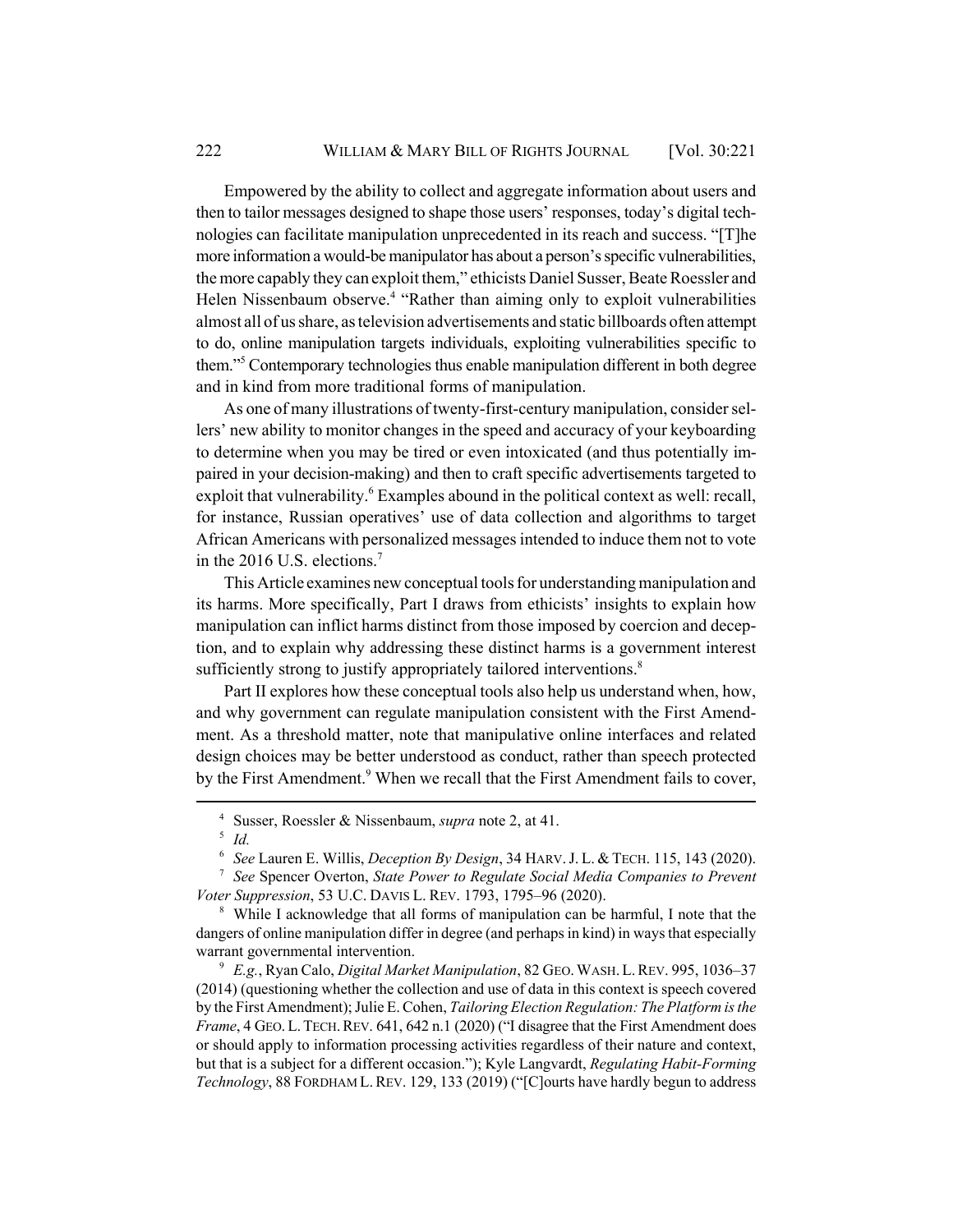much less protect, every use of language,<sup>10</sup> one can plausibly understand the First Amendment's coverage to exclude data collection and the use of algorithms (that is, instructions to machines) because they *do* things rather than *say* things.<sup>11</sup> This important possibility deserves attention and consideration. This Article, however, assumes arguendo that courts may characterize the sorts of manipulative practices discussed here as speech covered by the First Amendment, and then explores the constitutional implications of that assumption.

First Amendment law sometimes permits the government to protect comparatively vulnerable listeners from comparatively powerful speakers' false or misleading speech, nondisclosures, or coercion. Think, for example, of the government's requirements that commercial actors provide accurate disclosures about their products like laws requiring warnings about the dangers of tobacco on cigarette packages and advertisements, and nutritional labels on food packaging.12

In other words, differences in power and information sometimes matter to First Amendment law, permitting the government's interventions to protect comparatively vulnerable listeners. The same can and should be true of efforts to regulate manipulative speech. This Article proposes understanding the First Amendment to permit the government to intervene to protect listeners from speakers' manipulative efforts in certain settings.<sup>13</sup>

In commercial settings, more specifically, the Court should refine and extend commercial speech doctrine to add "manipulative" commercial speech to the commercial speech it currently treats as entirely unprotected by the First Amendment because it frustrates listeners' interests.<sup>14</sup> This move tracks the original theoretical justifications of the commercial speech doctrine as steeped in protecting listeners' First Amendment interests. When one recalls that false and misleading commercial speech, as well as commercial speech related to illegal activity, loses its First Amendment protection precisely because it frustrates listeners' First Amendment interests,<sup>15</sup>

the First Amendment status of software's technical and nonexpressive components."); Tim Wu, *Machine Spee*ch, 161 U. PA. L. REV. 1495, 1518–25 (2013) (urging that we be slow to characterize these products as speech for First Amendment purposes).

<sup>10</sup> *See* Frederick Schauer, *The Boundaries of the First Amendment: A Preliminary Exploration of Constitutional Salience*, 117 HARV. L. REV. 1765, 1773–74 (2004).

<sup>&</sup>lt;sup>11</sup> *See* KENT GREENAWALT, FIGHTING WORDS: INDIVIDUALS, COMMUNITIES, AND LIBER-TIES OF SPEECH 6 (Princeton Univ. Press., 1995) (describing "situation-altering" speech as speech that falls outside of the First Amendment's protection because it *does* something rather than just *says* something).

<sup>12</sup> 15 U.S.C. § 1333 (2018).

<sup>13</sup> *See* Susser, Roessler & Nissenbaum, *supra* note 2, at 20 ("The hiddenness of manipulative influences explains how it is possible to alienate someone from their own decision-making powers. In order to get someone to act the way you want without realizing *why* they are acting that way, they must be unaware of the influence.").

<sup>14</sup> *See* Langvardt, *supra* note 9, at 183.

<sup>15</sup> *See* Schauer, *supra* note 10, at 1776.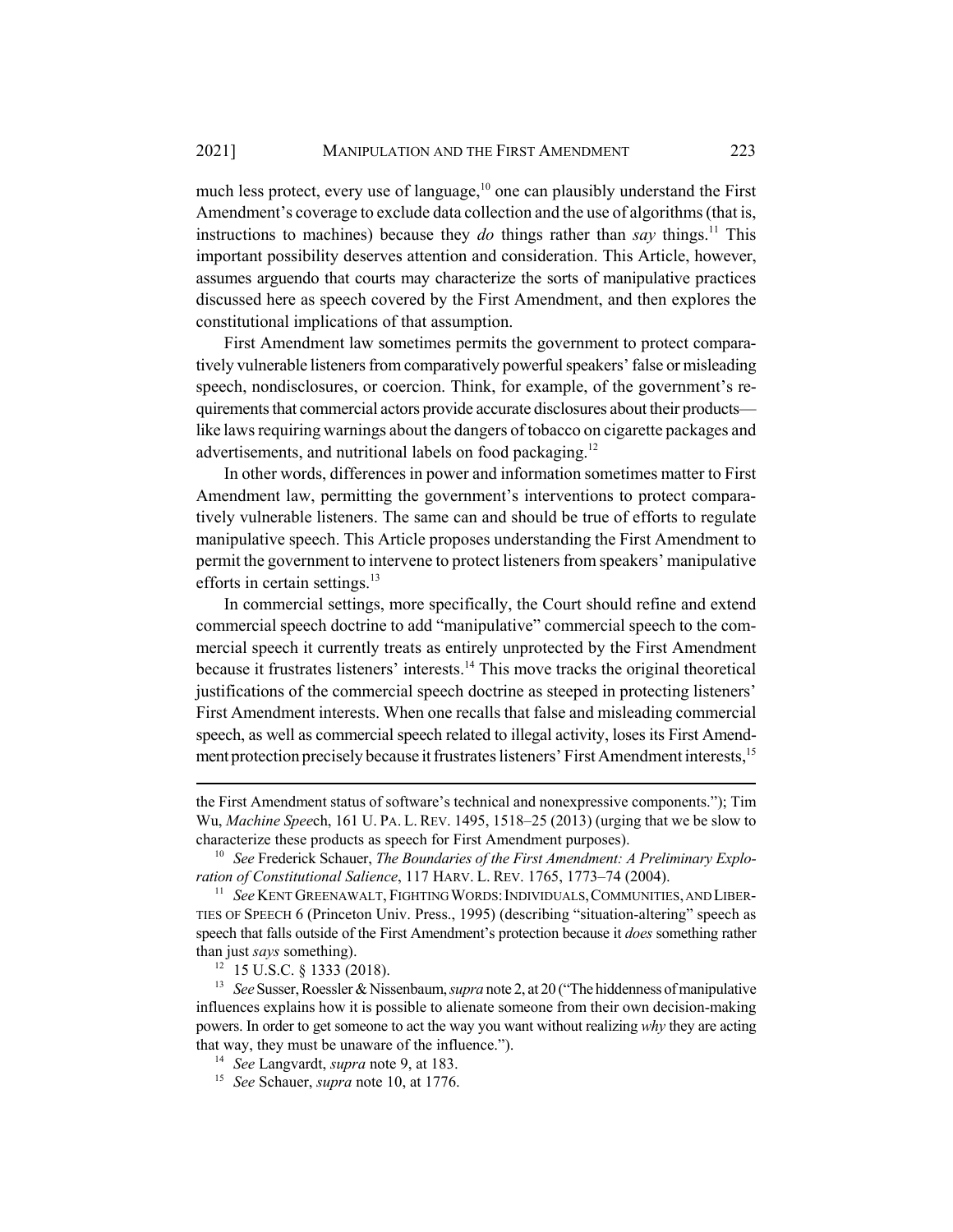one sees that the same can be true of manipulative commercial speech: it frustrates listeners' interests by seeking to covertly influence those listeners' choices without their conscious awareness and by targeting and exploiting their vulnerabilities.

Filling this doctrinal lacuna would also help fill enforcement lacunae within current law. Even though existing consumer protection statutes frequently prohibit "unfair" as well as "deceptive" trade practices, to date enforcement efforts have focused almost entirely on allegedly deceptive practices—largely because of the conceptual difficulty in defining and describing illegally "unfair" practices.<sup>16</sup> Here too ethicists provide conceptual tools that explain why manipulation can be regarded as "unfair" to listeners even when it is hard to characterize as deceptive in traditional terms.<sup>17</sup>

This then requires a workable principle for identifying online commercial speech that is manipulative (and thus unprotected by the First Amendment). To this end, this Article considers two possibilities: a) focusing on evidence of interfaces' manipulative success in changing consumers' choices; and b) targeting interfaces that display key manipulative features that increase the risk of manipulation.

Finally, this Article briefly examines how online manipulation in the political setting poses harms of its own that may also justify appropriately tailored regulatory intervention (even while recognizing that the First Amendment barriers to such regulation are significantly greater in this context than in the commercial setting) and closes by highlighting some possible interventions that deserve further consideration.

## I. UNDERSTANDING MANIPULATION AND ITS HARMS

Thinkers have long struggled to define the concept of manipulation with precision.18 This Part draws from thoughtful recent work co-authored by ethicists Daniel Susser, Beate Roessler, and Helen Nissenbaum, who describe manipulation as "imposing a hidden or covert influence on another person's decision-making."19 More specifically, they define manipulation as covertly influencing listeners' decisionmaking by targeting and exploiting their decision-making vulnerabilities: "That means influencing someone's beliefs, desires, emotions, habits, or behaviors without their conscious awareness, or in ways that would thwart their capacity to become consciously aware of it by undermining usually reliable assumptions."<sup>20</sup> The key

<sup>19</sup> *See* Susser, Roessler & Nissenbaum, *supra* note 2, at 26 (emphasis omitted).

<sup>20</sup> *Id.* (emphasis omitted); *see also id.* ("This definition captures what is essential about manipulation—namely, that it disrupts the target's capacity for self-authorship. Which is to say, it explains why, upon learning they have been manipulated, people feel like puppets.").

<sup>16</sup> *See* Piety, *supra* note 1, at 442.

<sup>17</sup> *See generally id.*

<sup>18</sup> *See* Shaun B. Spencer, *The Problem of Online Manipulation*, 2020 U.ILL.L.REV. 959, 984–88 (2020) (canvassing various efforts to define manipulation); Susser, Roessler & Nissenbaum, *supra* note 2, at 12 ("Manipulation is a tricky term, much like the behavior it describes.").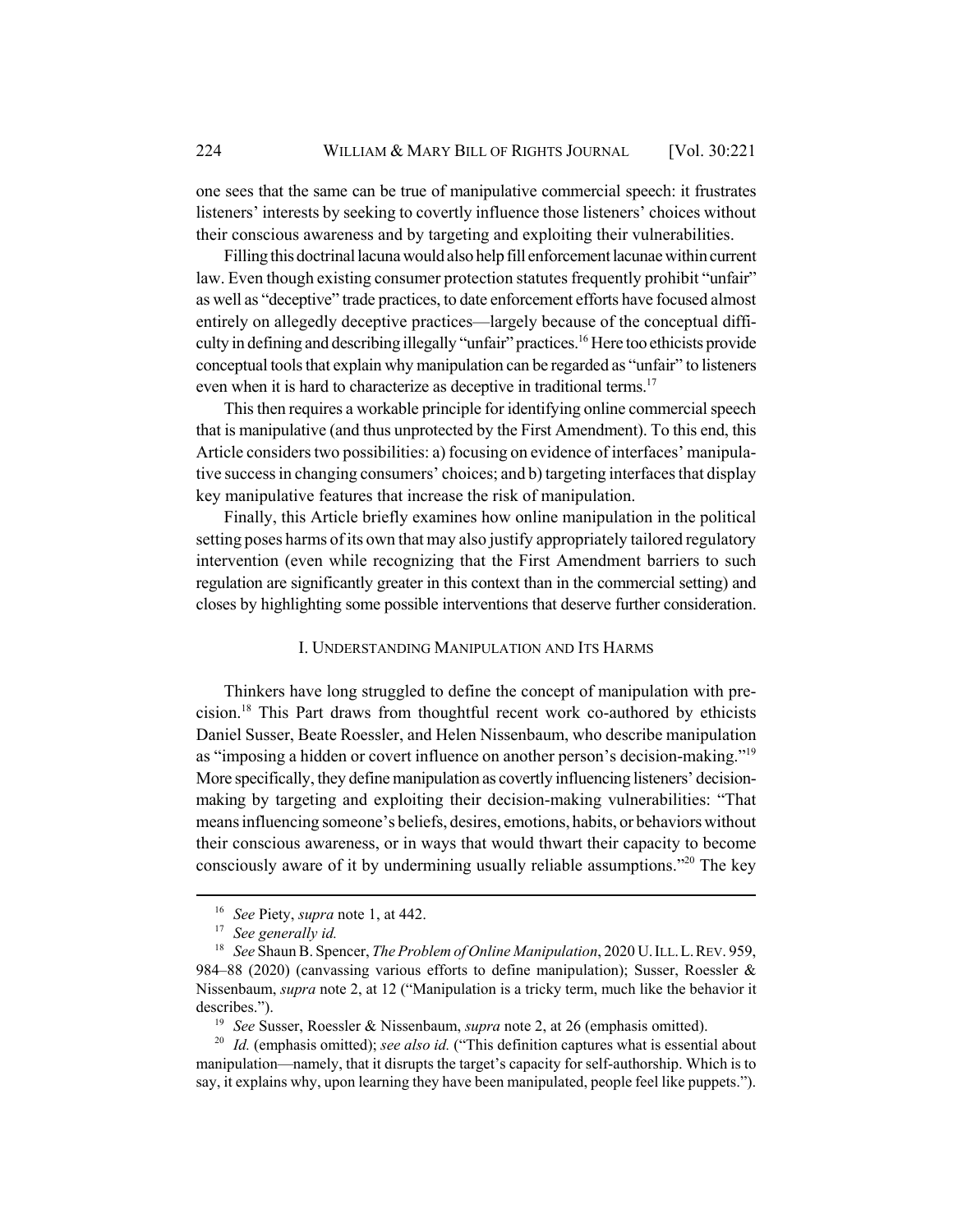features of manipulation—as they define it, and as discussed here—are thus a speaker's *hidden* efforts to shape listeners' decision-making that *target* and *exploit* those listeners' vulnerabilities in ways that the targets are not consciously aware of, and in ways that those targets could not easily become aware of if they were to try.<sup>21</sup>

To further understand the concept of manipulation, consider how it differs from other efforts (some more ethical than others) to influence targets' decision-making.

First, manipulation differs from both persuasion as well as coercion in that the latter two efforts are apparent while manipulation is not. Susser, Roessler, and Nissenbaum define persuasion as "the forthright appeal to another person's decisionmaking power."<sup>22</sup> And since coercion "is blunt and forthright: one almost always *knows* one is being coerced."23 In other words, both persuasion and coercion are transparent efforts to influence the target—although to be sure, persuasion (as the term is used here) is generally respectful of the target's autonomy while coercion is not. But neither persuasion nor coercion is sneaky.

Manipulation, in contrast, *is* sneaky: "[r]ather than simply depriving a person of options as the coercer does, the manipulator infiltrates their decision-making process, disposing it to the manipulator's ends, which may or may not match their own."24 So, for purposes of this Article, the terms "manipulation," "persuasion," and "coercion" describe mutually exclusive concepts.<sup>25</sup>

Turn next to the relationship between manipulation and "nudges," that is, "interventions that steer people in particular directions but that also allow them to go

<sup>24</sup> *Id.*; *see also id.* at 15 ("Persuading someone leaves the choice of the matter entirely up to them, while coercing someone robs them of choice. At the same time, although coercing someone deprives them of choice, in an important sense, it leaves their capacity for conscious decision-making intact. After all, recognizing that some incentive is irresistible, or that an alternative is unacceptable, requires having our wits about us.").

<sup>25</sup> Of course, speakers can and do use twenty-first-century expressive technologies not only to manipulate but also to discriminate, or to coerce, hector and deluge unwilling listeners, among other harms. *See, e.g.*, Pauline T. Kim, *Manipulating Opportunity*, 106 VA. L. REV. 867, 870–71 (2020) ("[O]nline intermediaries have the ability to precisely target an audience, selecting some users to receive information and others to be excluded in ways that are not at all transparent. . . . [W]hen predictive algorithms are used to allocate access to opportunities, there is a significant risk that they will do so in a way that reproduces existing patterns of inequality and disadvantage."); Tony Romm, *Robocalls Are Overwhelming Hospitals and Patients, Threatening a New Kind of Health Crisis*, WASH. POST (June 17, 2019), https://www.wash ingtonpost.com/technology/2019/06/17/robocalls-are-overwhelming-hospitals-patients -threatening-new-kind-health-crisis/ [https://perma.cc/7A4L-DQ2U] (describing how spam robocalls that flood hospitals' phone lines and squeeze out communications to patients "amount to a literal life-or-death challenge, one that increasingly is threatening doctors and patients in a setting where every second can count. . . . [Hospital administrators] fear that robocallers could eventually outmatch their best efforts to keep hospital phone lines free during emergencies, creating the conditions for a potential health crisis.").

<sup>21</sup> *Id.* at 2–4.

<sup>22</sup> *Id.* at 3.

<sup>23</sup> *Id.* at 17.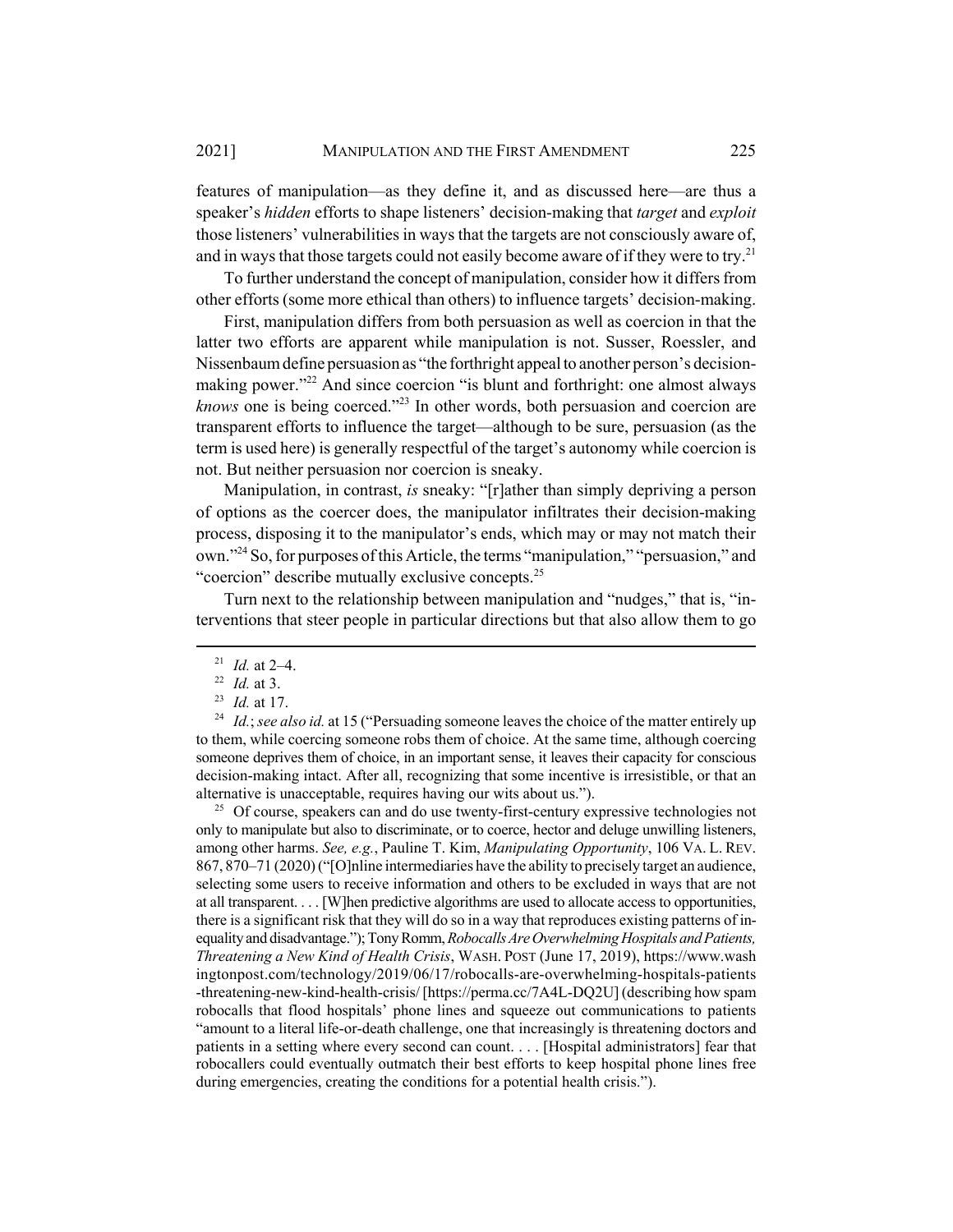their own way."26 Nudges may be or may not be manipulative, depending on whether the nudger hides the intentions underlying, and the effects of, the nudge. As Cass Sunstein explains, manipulative nudges are those that attempt "to influence people in a way that does not sufficiently engage or appeal to their capacities for reflective and deliberative choice."<sup>27</sup> Subliminal advertising is the classic example of the nontransparent, and thus manipulative, nudge. $28$ 

In contrast, nudges are *not* manipulative when they are transparent and when they "have the goal of increasing navigability—of making it easier for people to get to their preferred destination. Such nudges stem from an understanding that life can be simple or hard to navigate, and a goal of helpful choice architecture is to promote simpler navigation."<sup>29</sup> Illustrations of non-manipulative nudges include nutrition labels with calorie information, or utilities' notices to us about how our home energy use compares with that of our neighbors.<sup>30</sup>

Now consider the relationship between manipulation and deception. As Susser, Roessler, and Nissenbaum explain, deception is a subset of the broader concept of manipulation: deception is a particular type of covert effort to influence listeners' decision-making through false or misleading representations about objectively verifiable facts.<sup>31</sup> In the commercial context, for example, deception includes false representations about the quality or hazards of goods and services, or about the actual terms and conditions of a transaction. But manipulation is not limited to deception: manipulation also includes a variety of hidden efforts to influence listeners' decisionmaking that don't involve factual misrepresentations but instead exploit listeners' emotional, cognitive, or other vulnerabilities. This Article sets deception aside and focuses instead on these other forms of manipulation.<sup>32</sup>

- <sup>28</sup> Sunstein, *supra* note 26, at 446–47.
- <sup>29</sup> *Id.* at 426 (emphasis omitted).
- <sup>30</sup> *Id.* at 425.<br><sup>31</sup> *See* Susser
- <sup>31</sup> *See* Susser, Roessler & Nissenbaum, *supra* note 2, at 21–22.

 $32$  Elsewhere I have explored the harms of lies and other forms of deception, along with the First Amendment implications of the government's efforts to address those harms. *See, e.g.*, Helen Norton, *Lies and the Constitution*, 2012 SUP.CT.REV. 161; Helen Norton, *Truth and Lies in the Workplace: Employer Speech and the First Amendment*, 101 MINN.L.REV. 31 (2016) [hereinafter Norton, *Truth and Lies in the Workplace*]; Helen Norton, *Lies to Manipulate, Misappropriate, and Acquire Governmental Power*, *in* LAW AND LIES: DECEPTION AND TRUTH-TELLING IN THE AMERICAN LEGAL SYSTEM (Austin Sarat ed., Cambridge Univ. Press 2015); Helen Norton, *(At Least) Thirteen Ways of Looking at Election Lies*, 71 OKLA. L. REV. 117 (2018).

<sup>&</sup>lt;sup>26</sup> Cass R. Sunstein, *The Ethics of Nudging*, 32 YALE J. REGUL. 413, 417 (2015). Sunstein thus defines nudging and coercion to be mutually exclusive, in that the former "avoids coercion or material incentives and thus fully maintains freedom of choice." *Id.* at 433.

<sup>27</sup> *Id.* at 443 (emphasis omitted); *see also* Susser, Roessler & Nissenbaum, *supra* note 2, at 25–26 ("Another distinction between nudges and manipulation . . . stems from the fact that manipulation is usually targeted. In order to exploit someone's vulnerabilities, one must know something about what those vulnerabilities are and how precisely to leverage them. Most nudges, by contrast, are not targeted to particular individuals.") (emphasis omitted).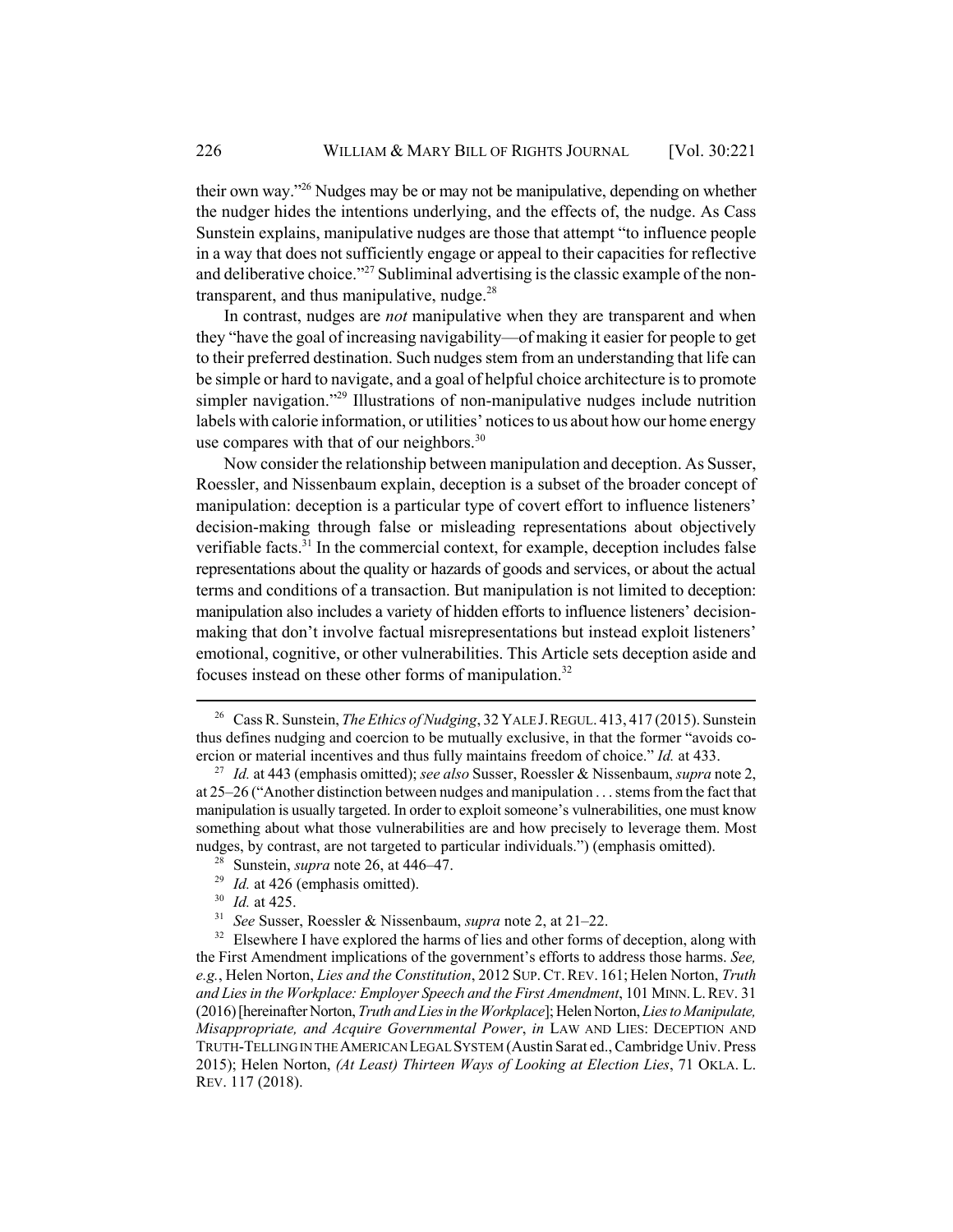Twentieth-century exemplars of this sort of manipulation include subliminal advertising,<sup>33</sup> and sellers' infusion of sweet scents throughout their stores that cause consumers to linger longer and more happily.<sup>34</sup> Law professors Jon Hanson and Douglas Kysar have examined a wide range of additional twentieth-century examples of "the possibility of market manipulation—that is, the possibility that market outcomes can be influenced, if not determined, by the ability of one actor to control the format of information, the framing and presentation of choices, and, more generally, the setting within which market transactions occur."35

The many twenty-first-century examples of manipulation now include sellers' ability to target online advertisements to consumers when surveillance of social media posts shows those consumers to be sad or lonely and thus especially vulnerable to buying certain goods and services they would not normally buy—or to paying higher prices than they would normally be willing to pay.<sup>36</sup> And using webcams and smartphone cameras "to analyze consumers' facial expressions as they looked at a sales website and instantaneously deliver offers personalized to those consumers' nonverbal responses to the websites."<sup>37</sup> And controlling the content of individuals' newsfeeds to steer their emotions to anger or fear—emotional states associated with barriers to careful decision-making.<sup>38</sup>

Twenty-first-century technologies—including the use of predictive algorithms informed by the collection and analysis of huge amounts of data—thus create opportunities for manipulation different in both degree and in kind from more traditional forms of manipulation. "By running tens of thousands of consumers through interfaces that were identical in every respect but one, firms can determine exactly which interface, which text, which juxtapositions, and which graphics maximize revenues. What was once an art is now a science," legal scholars Jamie Luguri and Lior Strahilevitz explain.<sup>39</sup> "As a result, consumers' ability to defend themselves has degraded."40 Law professor Julie Cohen finds the same to be true in

<sup>33</sup> *See* Sunstein, *supra* note 26, at 444.

<sup>34</sup> *See* Shmuel I. Becher & Yuval Feldman, *Manipulating, Fast and Slow: The Law of Non-Verbal Market Manipulation*, 38 CARDOZO L. REV. 459, 475 (2016).

<sup>35</sup> Jon D. Hanson & Douglas A. Kysar, *Taking Behavioralism Seriously: The Problem of Market Manipulation*, 74 N.Y.U.L.REV. 630, 630 (1999); *see also id.* at 748 (detailing how manufacturers rely on behavioral research to shape consumers' behavior).

<sup>36</sup> *See* Langvardt, *supra* note 9, at 149; Willis, *supra* note 6, at 122–23.

<sup>37</sup> Willis, *supra* note 6, at 126.

<sup>38</sup> *Id.* at 144–47; *see also* Spencer, *supra* note 18, at 979 (describing technological developments that allow tech companies to detect and analyze users' moods and then fashion and deliver targeted responses).

<sup>39</sup> Jamie Luguri & Lior Jacob Strahilevitz, *Shining a Light on Dark Patterns*, 13 J. LEG. ANALYSIS 43, 103 (2021).

<sup>40</sup> *Id.; see also* Langvardt, *supra* note 9, at 184–85 ("[T]hese firms' actual 'product' consists in the ability to raise the odds that a targeted consumer will perform a desired action following a behavioral cue. At some point, through pervasive surveillance and conditioning and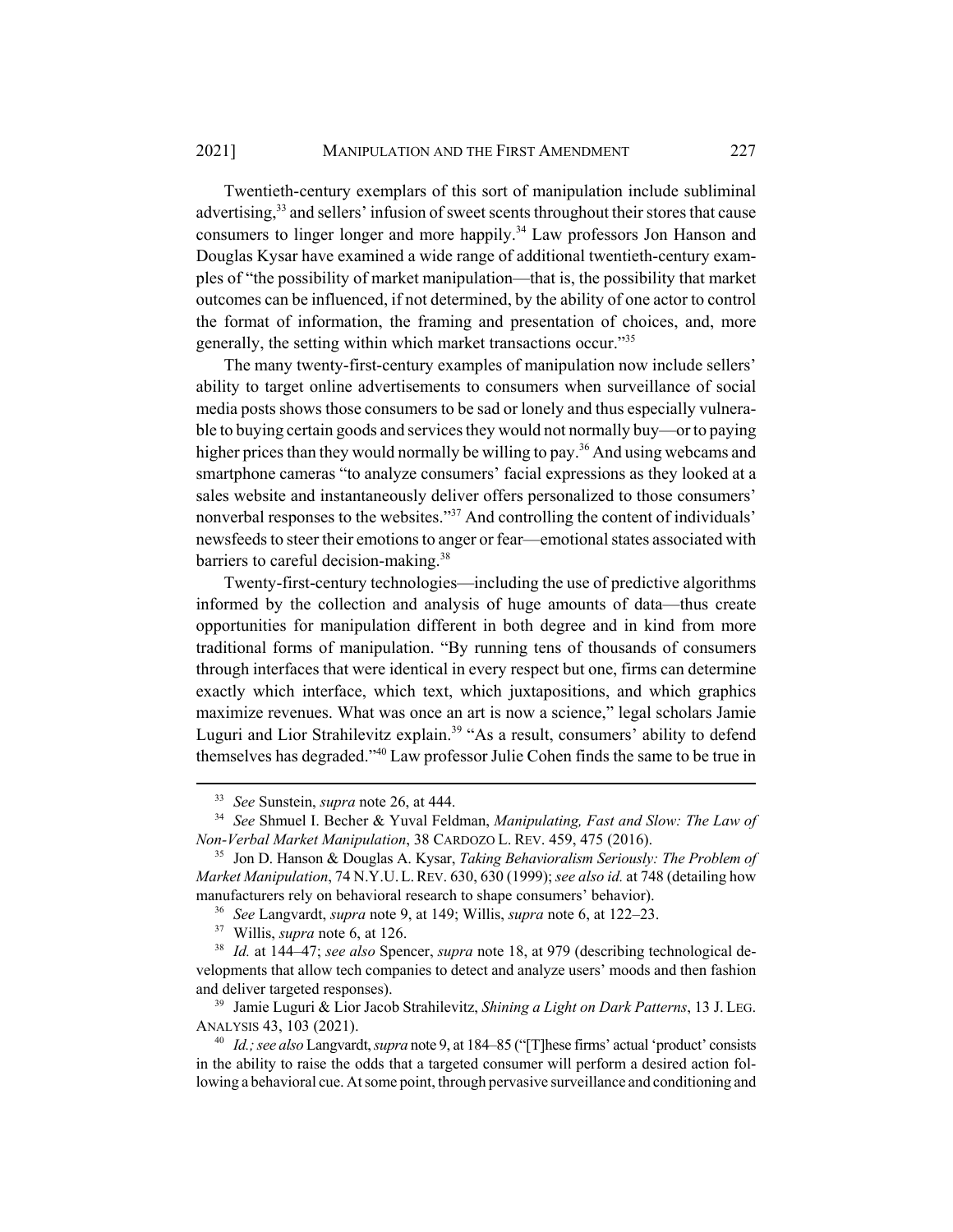political settings: "Manipulation in platform-based information environments is neither occasional nor accidental; it is endemic and results from capabilities that platforms systematically design, continually reoptimize, and deliberately offer up to third parties for exploitation."<sup>41</sup>

These technological changes inspired law professor Ryan Calo to extend Hanson's and Kysar's work to "digital market manipulation" that "stands to generate dramatic asymmetries of information and control between firms and consumers."42 In other words, contemporary online manipulation not only exploits vulnerabilities but can even create them. "[D]igital market manipulation combines, for the first time, a certain kind of personalization with the intense systemization made possible by mediated consumption," Calo observes.<sup>43</sup> "A firm with the resources and inclination will be in a position to surface and exploit how consumers tend to deviate from rational decisionmaking on a previously unimaginable scale. Thus, firms will increasingly be in the position to create suckers, rather than waiting for one to be born."<sup>44</sup>

Online manipulation is far from harmless. Manipulation injures listeners' autonomy and welfare when it shapes those listeners' choices to their economic and other detriment. This is the case, for example, "when a firm uses personal information to extract as much rent as possible from the consumer," Calo explains.<sup>45</sup>

> [T]he consumer is shedding information that, without her knowledge or against her wishes, will be used to charge her as much as possible, to sell her a product or service she does not need or needs less of, or to convince her in a way that she would find objectionable were she aware of the practice.46

The case for regulation becomes even stronger when we recall that manipulation, by definition, covertly targets and exploits users' vulnerabilities, thus inflicting harm that its targets cannot avoid through the traditional self-help remedies of

- <sup>41</sup> Cohen, *supra* note 9, at 658.
- <sup>42</sup> Calo, *supra* note 9, at 999–1000.
- <sup>43</sup> *Id.* at 1021 (emphasis omitted).

<sup>44</sup> *Id.* at 1018 (emphasis omitted); *see also id.* at 1034 ("The advancement in this Article is to observe that intervention may be justified not only where a consumer is already vulnerable, and firms are taking advantage, but also [] and indeed a fortiori [] where the firm is leveraging what it knows about the consumer in order to purposefully render that specific consumer vulnerable.").

<sup>45</sup> *Id.* at 1029.

<sup>46</sup> *Id.* at 1030.

visual stimuli embedded in users' contact lenses, some tech developers may become so good at raising the odds of a purchase that probability approaches certainty . . . ."); Willis, *supra* note 6, at 128 ("A 2014 experiment showed targeting marketing texts based on a model derived by machine learning from past data resulted in thirteen times more conversions than targeting texts based on variables selected by human marketers.").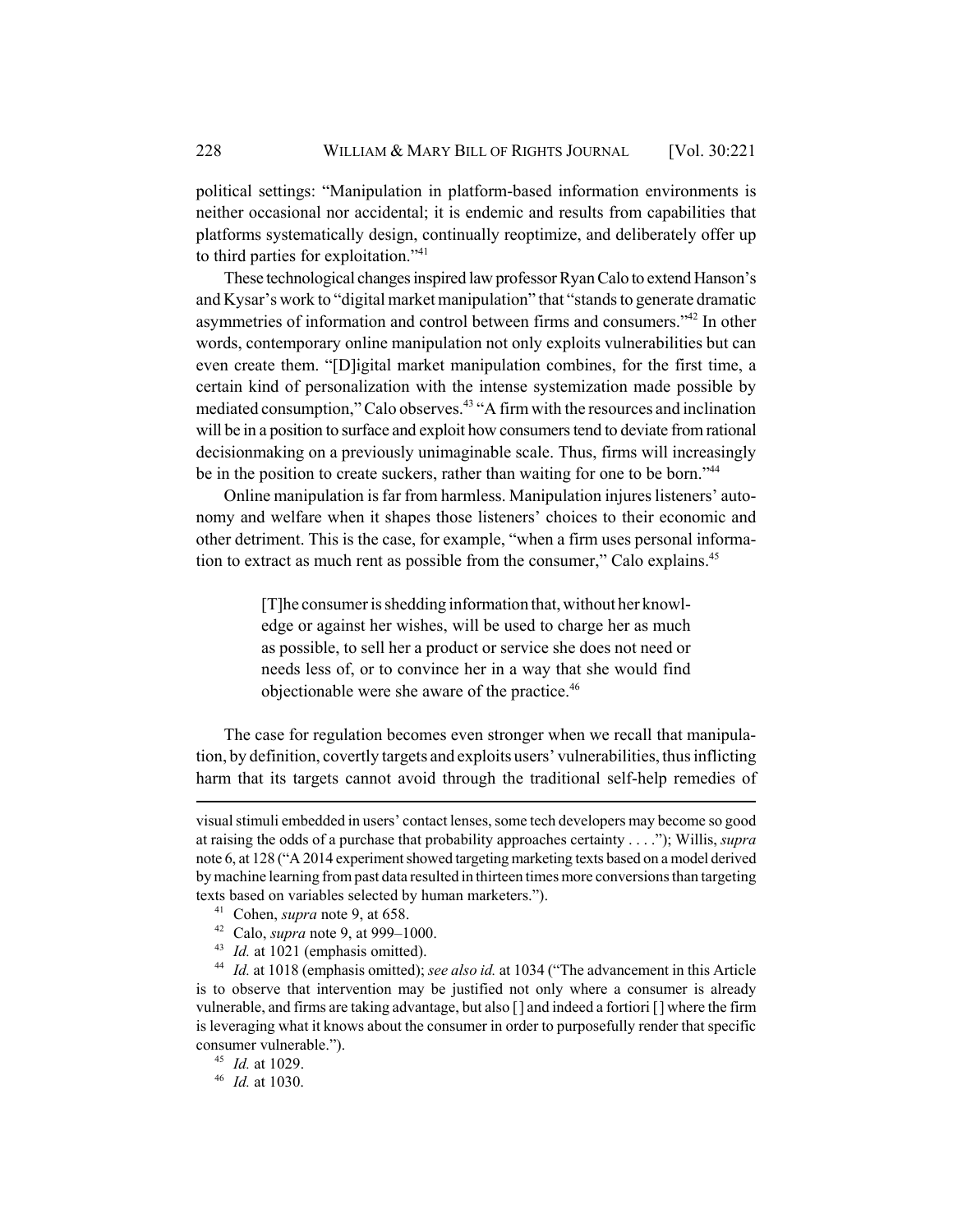avoidance and counter-speech. "For politics and law, a pervasive puzzle is why manipulation is so rarely policed. The simplest answer is that manipulation has so many shades, and in a social order that values free markets and consumer sovereignty, it is exceptionally difficult to regulate manipulation as such," Cass Sunstein notes.47 "But as the manipulator's motives become more self-interested or venal, and as efforts to bypass people's deliberative capacities becomes more successful, the ethical objections to manipulation may be very forceful, and the argument for a legal response is fortified."48

Online manipulation is also far from inevitable. Instead, it is the product of conscious design choices, carefully studied and tested to maximize their effectiveness in shaping targets' choices without those targets' conscious awareness, and deliberately unleashed to advantage some at the expense of others. Government and private actors alike have made legal, policy, and design choices that have enabled increases in online manipulation and its attendant harms.<sup>49</sup> So too can we choose instead to make legal, policy, and design decisions that deter and prevent these practices and their harms.

Ethicists like Susser, Roessler, and Nissenbaum provide powerful conceptual tools for thinking about these contemporary problems of manipulation—and how they relate to (and sometimes differ from) the problems of coercion and deception (and the nonproblem of persuasion). The next Part explores how these conceptual tools can also explain when, why, and how the First Amendment permits the government to regulate manipulation.<sup>50</sup>

 $50$  This Article focuses on constitutional constraints on the government's regulation of manipulative speech rather than statutory restraints like Section 230 of the Communications Decency Act, which currently immunizes internet service providers from liability for harm caused by content published by others. For thoughtful discussion of those statutory barriers and possibilities for their application and reform, see Danielle Keats Citron & Mary Anne Franks, *The Internet as a Speech Machine and Other Myths Confounding Section 230 Speech Reform*, 2020 U. CHI. L.F. 45 (2020); Overton, *supra* note 7; Olivier Sylvain, *Recovering Tech's Humanity*, 119 COLUM. L. REV. F. 252 (2019).

<sup>47</sup> Cass R. Sunstein, *Fifty Shades of Manipulation*, 1 J. MKTG. BEHAV. 213, 213 (2015). <sup>48</sup> *Id.*; *see also* Susser, Roessler & Nissenbaum, *supra* note 2, at 44 ("[B]ecause manipulation is, by our definition, hidden, combating it requires extra vigilance. The effects will often only become apparent after the harm has already been done.") (emphasis omitted).

<sup>49</sup> *See* Julie E. Cohen, *Law for the Platform Economy*, 51 U.C. DAVIS L. REV. 133, 161 (2017) ("As the networked information environment has redistributed control over reputational development, powerful economic actors have worked to craft narratives that make unaccountability for certain types of information harms seem logical, inevitable, and right. They have relied heavily on the U.S. [F]irst [A]mendment tradition, which characterizes the public sphere as a marketplace of ideas—an arena for neutral truth production through deliberate, reasoned exchange, where the goods on offer can be evaluated on their merits, where the volume and quality of information are regulated by the laws of supply and demand, and where those making decisions about the quality of information function as separate, individual nodes of rationality.").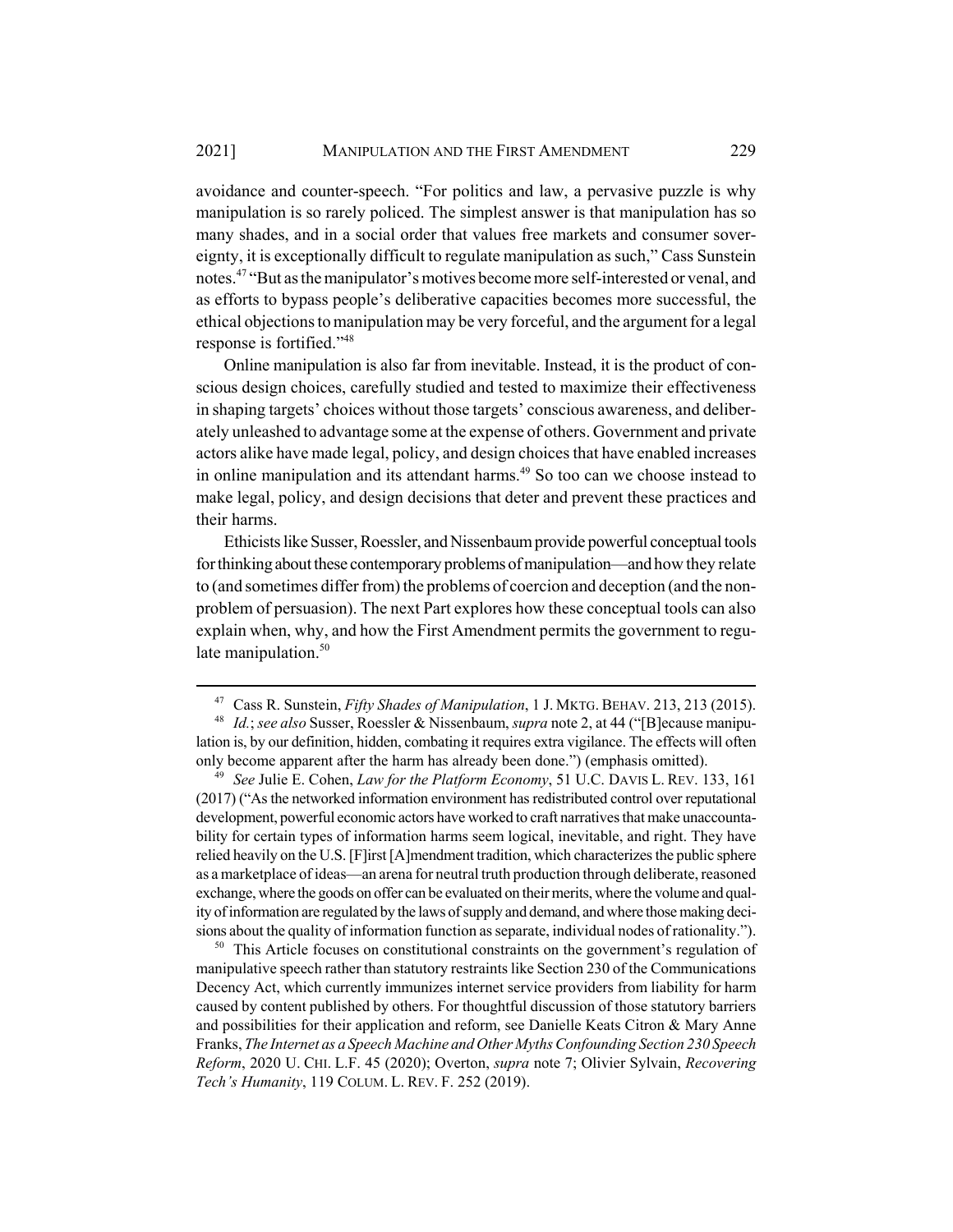# II. THE FIRST AMENDMENT IMPLICATIONS OF THE GOVERNMENT'S INTERVENTIONS TO PROTECT LISTENERS FROM MANIPULATION<sup>51</sup>

Challenging constitutional problems are often difficult because they force us to choose between important constitutional values—for example, between liberty and security,<sup>52</sup> or among speech, religion, and equality.<sup>53</sup> With respect to the First Amendment, the choice is often between speakers' and listeners' First Amendment interests—interests that include autonomy, enlightenment, and democratic selfgovernance.<sup>54</sup> This is the case, for instance, when speakers wish to tell lies while their listeners hunger for the truth; when listeners pine for speakers to reveal information that speakers would prefer to conceal; and when listeners hope for respite from speakers resolved to address them.<sup>55</sup>

Bedrock First Amendment law often privileges speakers' interests over listeners' because it presumes that listeners can usually protect themselves from unwelcome or harmful speech through avoidance and rebuttal.<sup>56</sup> At the same time, however, First Amendment law sometimes permits the government's intervention where asymmetries of power and information between speakers and listeners not only increase the

<sup>53</sup> *See* Masterpiece Cakeshop, Ltd. v. Colo. C.R. Comm'n, 138 S. Ct. 1719 (2018) (considering Free Exercise Clause and Free Speech Clause challenges to state antidiscrimination law).

<sup>54</sup> *See* Toni M. Massaro & Helen Norton, *Free Speech and Democracy: A Primer for Twenty-First Century Reformers*, 54 U.C. DAVIS L.REV. 1631, 1658–60 (2021) (describing First Amendment values).

<sup>51</sup> As explained, *supra* notes 9–11 and accompanying text, one can plausibly understand the First Amendment's coverage to exclude manipulative practices of the sort discussed here. This Part assumes arguendo that courts may characterize the sorts of manipulative practices discussed here as speech covered by the First Amendment and explores the constitutional implications of that assumption.

<sup>52</sup> *E.g.*, Youngstown Sheet & Tube Co. v. Sawyer, 343 U.S. 579, 589 (1952) (exploring the trade-offs between security and liberty when interpreting the scope of the President's inherent Article II authority).

<sup>55</sup> I have explored a variety of these tensions elsewhere. *E.g.*, Helen Norton, *Powerful Speakers and Their Listeners*, 90 U. COLO. L. REV. 441 (2019) (describing asymmetries of information and power between speakers and interests in several contexts); Helen Norton, *Pregnancy and the First Amendment*, 87 FORDHAM L.REV. 2417 (2019) (examining tensions between the First Amendment interests of pregnant women seeking reproductive health care and the speakers who seek to influence them); Norton, *Truth and Lies in the Workplace*, *supra* note 32 (describing conflicts between employers' and workers' First Amendment interests); Helen Norton, *Secrets, Lies, and Disclosure*, 27 J.L.&POL. 641 (2012) (describing tensions between speakers' and listeners' interests in political campaign settings).

<sup>56</sup> *See* Cohen v. California, 403 U.S. 15, 21 (1971) ("Those in the Los Angeles courthouse [offended by a jacket bearing the words "Fuck the Draft"] could effectively avoid further bombardment of their sensibilities simply by averting their eyes."); Whitney v. California, 274 U.S. 357, 377 (1927) (Brandeis, J., concurring) ("If there be time to expose through discussion the falsehood and fallacies, to avert the evil by the processes of education, the remedy to be applied is more speech, not enforced silence.").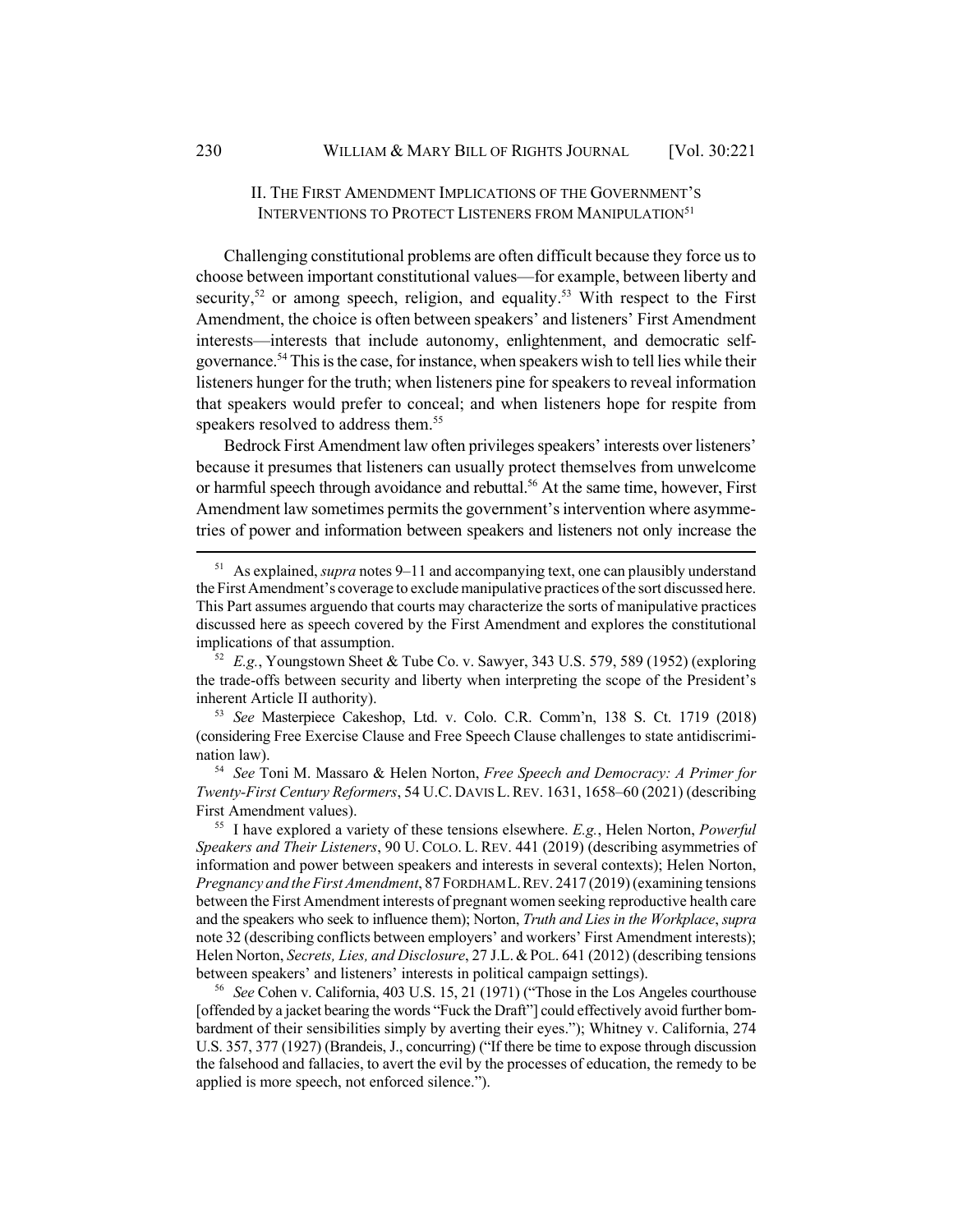likelihood and severity of harm to listeners, but also limit the effectiveness of listeners' traditional self-help remedies.<sup>57</sup>

In these settings, courts sometimes interpret the First Amendment to permit the government to intervene on listeners' behalf by prohibiting false and misleading speech, requiring speakers to stay away from listeners who prefer to be left alone, or requiring speakers to make accurate disclosures of material matters.<sup>58</sup> In the commercial setting, think of governmental requirements that manufacturers and sellers affirmatively disclose the costs of, or dangers posed by, their products even when those speakers would prefer not to reveal that information.<sup>59</sup> And in the context of public discourse, recall the government's campaign disclosure and disclaimer requirements that serve listeners' informational interests in knowing the source of campaign advertisements and contributions—even though some of those campaign speakers and contributors would prefer not to disclose their identities. $60$ 

In short, inequalities of information and power sometimes matter to First Amendment doctrine. And online manipulative speech, as defined in Part I, inherently involves such inequalities: those who deploy manipulative interfaces enjoy informational advantages because their ability to collect, aggregate, and analyze data about their listeners means that they often know more about listeners and their vulnerabilities than the listeners themselves know.<sup>61</sup> These informational advantages also often draw from, or exacerbate, power advantages.<sup>62</sup>

<sup>57</sup> *See* Cent. Hudson Gas & Elec. Corp. v. Pub. Serv. Comm'n, 447 U.S. 557, 563 (1980) ("The government may ban forms of communication more likely to deceive the public than to inform it."); *see also* Friedman v. Rogers, 440 U.S. 1 (1979); Ohralik v. Ohio State Bar Assn., 436 U.S. 447 (1978).

<sup>58</sup> But not always. *See* Nat'l Inst. Fam. and Life Advocs. v. Becerra, 138 S. Ct. 2361 (2018) (privileging pregnancy service centers' autonomy interests as speakers in not disclosing factual information about the availability and quality of services over pregnant women's interests as listeners in receiving accurate information that is material to their reproductive decisions).

<sup>59</sup> *E.g.*, Zauderer v. Off. of Disciplinary Couns. of Sup. Ct., 471 U.S. 626, 651 (1985) (upholding commercial disclosure requirements that serve consumers' informational interests as listeners).

<sup>60</sup> *E.g.*, Citizens United v. Fed. Election Comm'n, 558 U.S. 310, 371 (2010) (upholding federal campaign disclosure and disclaimer requirements and noting that "transparency enables the electorate to make informed decisions and give proper weight to different speakers and messages").

<sup>61</sup> *See* Susser, Roessler, & Nissenbaum, *supra* note 2, at 44 ("Further, the threat of online manipulation presents additional challenges to the predominant model of data regulation in the United States, which places the full burden of managing information flows and data practices on individuals. This model assumes that people are aware of the ways data about them is flowing and the risks and benefits associated with the data practices that implicate them. The emergence and proliferation of hidden, manipulative online practices pushes beyond the outermost limits of this approach. Individuals, unaware of the ways data is collected, aggregated, and used to influence them, simply cannot be left alone to fend off these incursions into their everyday decision-making.").

<sup>62</sup> Jack M. Balkin, *Free Speech in the Algorithmic Society: Big Data, Private Governance, and New School Speech Regulation*, 51 U.C. DAVIS L. REV. 1149, 1156 (2018) ("Big Data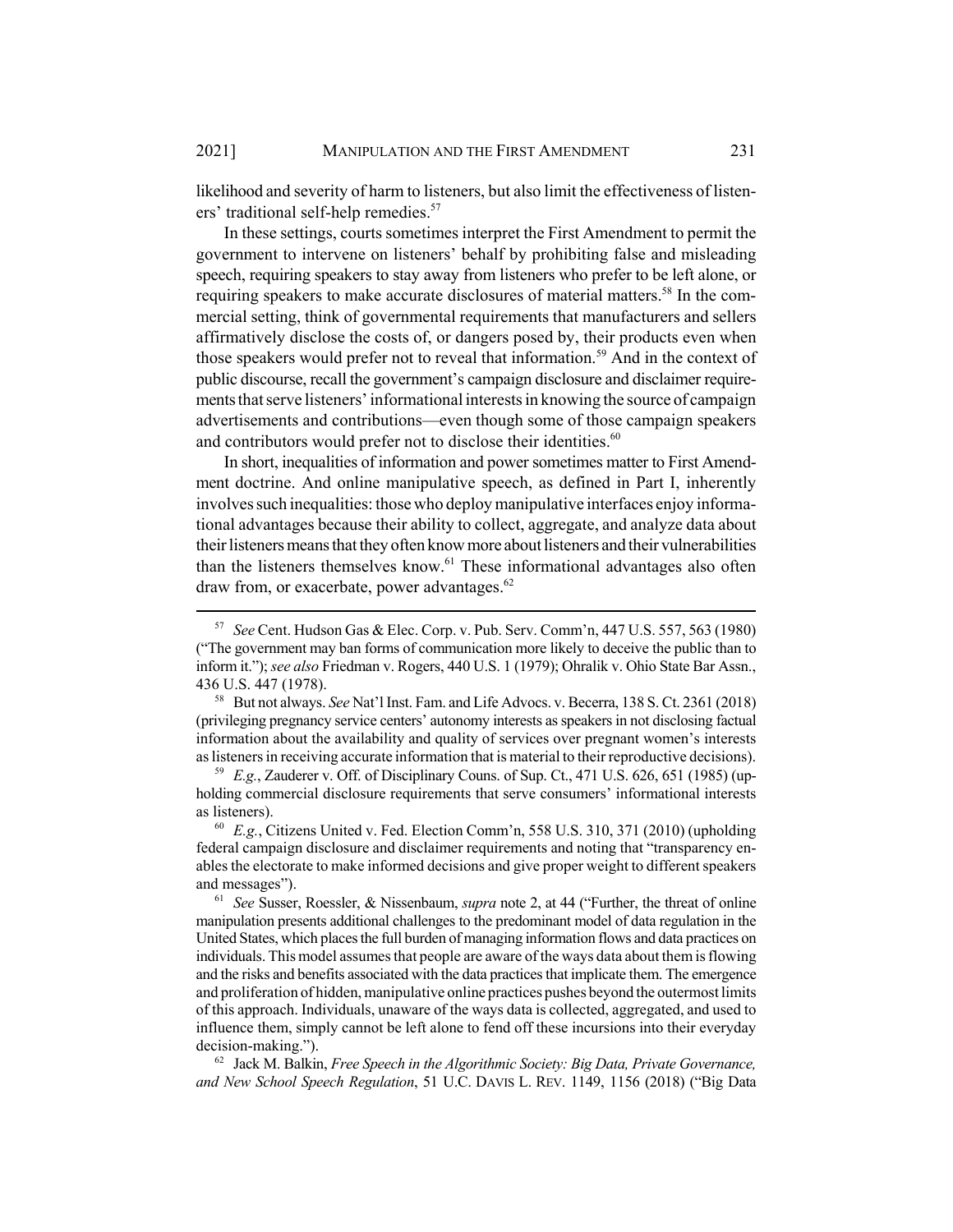The First Amendment thus can be understood to permit the government to protect listeners from manipulation and its harms in settings where listeners cannot protect themselves because they are unaware of their manipulation. The remainder of this Part discusses more specifically what this means for manipulative speech in commercial and in political settings.

## *A. Regulating Manipulative Speech in Commercial Settings*

The Supreme Court's longstanding commercial speech doctrine takes a transparently listener-centered approach by treating commercial speech as protected or unprotected depending on whether it provides value to consumers as listeners. As Felix Wu explains, "Commercial speech protection [] originated in and is justified by protecting consumers' rights to receive commercial information, not in protecting merchants' rights to frame that information."63 Under the Court's framework, the government's restriction of accurate commercial speech about legal activity (like accurate speech about prescription drug prices $64$ ) triggers courts' suspicion in the form of intermediate scrutiny because such speech is generally valuable to listeners.<sup>65</sup> At the same time, the Court treats commercial speech that is false, misleading, or related to illegal activity as entirely unprotected by the First Amendment because such speech frustrates listeners' interests.<sup>66</sup>

collects and analyzes information about people—their locations, actions, characteristics, and behaviors. But the people whose information is collected are not necessarily the people who control the information. Quite the contrary: information about the world's populations serves as grist for the mill of computation, analysis, and decisionmaking by governments and large corporations. Big Data enables new ways of classifying people, making decisions about them, and exercising power over them."); *see also* NEIL POSTMAN, TECHNOPOLY: THE SURRENDER OF CULTURE TO TECHNOLOGY 11 (1992) (advising that we ask "to whom will the technology give greater power and freedom? And whose power and freedom will be reduced by it?"); *id.* at 13 ("[E]mbedded in every tool is an ideological bias, a predisposition to construct the world as one thing rather than another, to value one thing over another . . . .").

<sup>63</sup> Felix T. Wu, *Commercial Speech Protection as Consumer Protection*, 90 U.COLO.L. REV. 631, 637 (2019); *see also* Felix T. Wu, *The Commercial Difference*, 58 WM. & MARY L.REV.2005, 2060 (2017) ("[T]he First Amendment imposes no impediment to the government regulating marketing techniques that unduly take advantage of consumer weaknesses. . . . [B]ecause the First Amendment value of the solicitation speech lies in its value to the recipient, rather than the speaker, there can be no infringement on First Amendment rights in a regulation that protects the recipient in that encounter.").

<sup>64</sup> *See* Va. State Bd. of Pharmacy v. Va. Citizens Consumer Council, Inc., 425 U.S. 748, 756–63 (1976) (explaining the value of information about prescription drug prices and other commercial speech to consumer decision-making).

<sup>65</sup> Cent. Hudson Gas & Elec. Corp. v. Pub. Serv. Comm'n, 447 U.S. 557, 563–64 (1980).

<sup>66</sup> *Id.* Despite the contemporary antiregulatory turn in its Free Speech Clause doctrine, the Court continues to apply this framework to the regulation of commercial speech. *E.g.*, Matal v. Tam, 137 S. Ct. 1744, 1763–65 (2017) (discussing commercial speech doctrine with respect to the government's regulation of trademarks); Expressions Hair Design v. Schneiderman,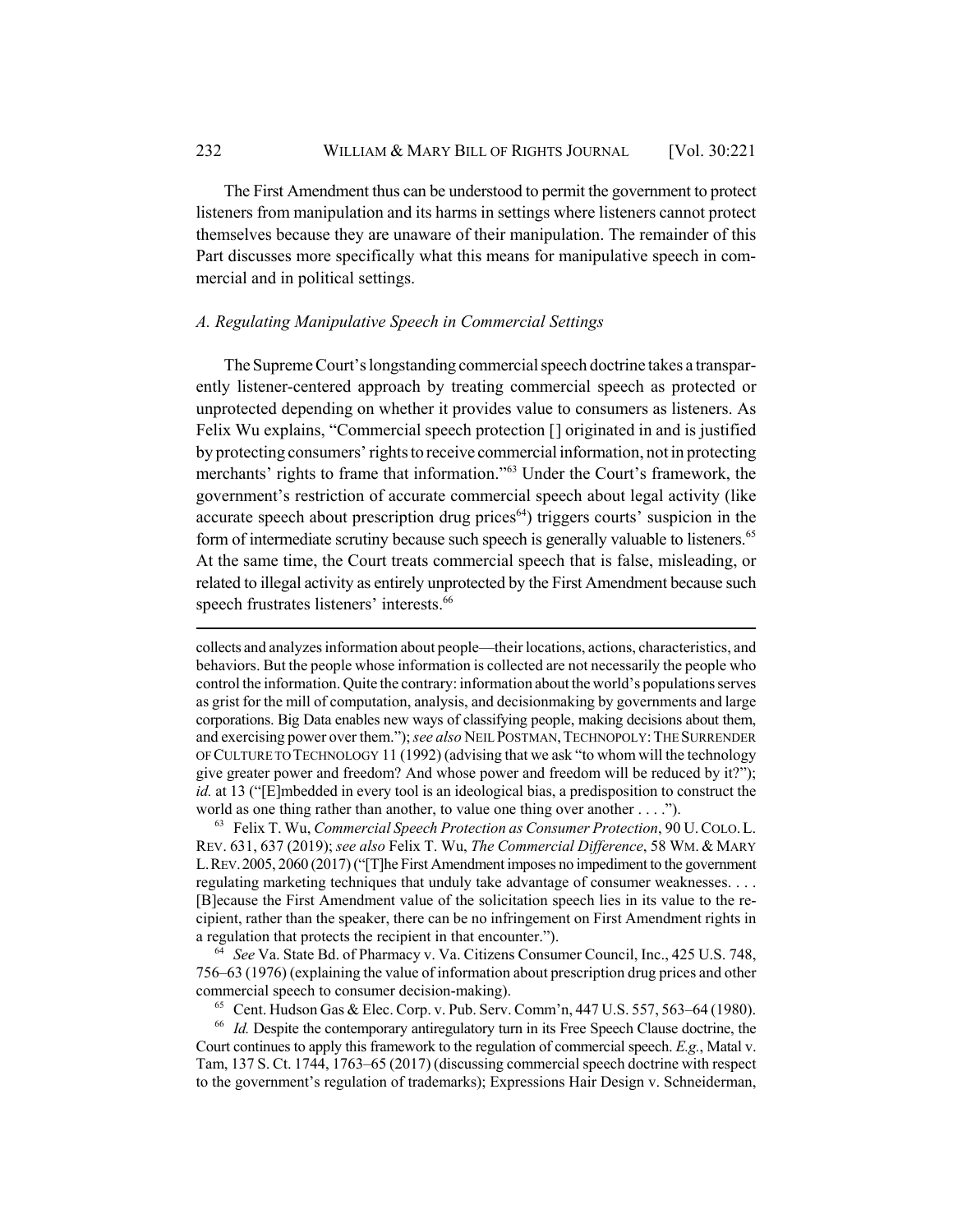Writing in 2014, Ryan Calo proposed that courts categorize online manipulation as commercial speech that is entirely unprotected under this precedent because it is misleading.<sup>67</sup> Although I agree that manipulation can be considered false or misleading (that is, when it seeks to cause the listener to believe a false factual representation to be true), many manipulative practices instead target and exploit cognitive, emotional, and other vulnerabilities, rather than make false or misleading representations of fact.<sup>68</sup>

For this reason, the Court's current commercial speech framework is incomplete in its failure to address a large volume of manipulative (yet not deceptive) commercial speech, especially in online environments.<sup>69</sup> To fill this doctrinal lacuna, I propose that the Court should refine and extend current commercial speech doctrine to add "manipulative" commercial speech to the commercial speech that it already treats as unprotected by the First Amendment. This move tracks the theoretical justifications of the commercial speech doctrine as steeped in protecting listeners' First Amendment interests.<sup>70</sup> When one recalls that false and misleading commercial speech, as well as commercial speech related to illegal activity, loses its First Amendment protection

137 S. Ct. 1144, 1151 (2017) (discussing commercial speech doctrine with respect to the government's regulation of retailers' communication about prices).

<sup>67</sup> Calo, *supra* note 9, at 1038–39. For a related but distinct take on manipulative marketing outside of the digital context, see Micah L. Berman, *Manipulative Marketing and the First Amendment*, 103 GEO.L.J. 497, 501 (2015) (contending that the *Central Hudson* commercial speech framework addresses only informational advertising and asserting that "noninformational marketing practices that manipulate consumers—and particularly marketing practices that seek to subconsciously influence consumer decisionmaking—should be entitled to limited, if any," First Amendment protection). Berman focuses on "noninformational marketing" that takes the form of product placement and package coloring. *See id.* at 526–33.

<sup>68</sup> *See* Luguri & Strahilevitz, *supra* note 39, at 90 (describing techniques "like nagging, price comparison prevention, intermediate currency, toying with emotion, or confirmshaming").

 $69$  Calo suggested that online manipulation might also be characterized as coercive, and thus unprotected by the First Amendment for that reason as well. Calo, *supra* note 9, at 1038–39. But recall that manipulation and its harms are conceptually distinct from coercion: manipulation is sneaky, coercion is not. *See supra* notes 8–10 and accompanying text; David C. Vladeck, *Digital Marketing, Consumer Protection, and the First Amendment: A Brief Reply to Professor Ryan Calo*, 82 GEO.WASH.L.REV.ARGUENDO 156, 166–67 (2014) (doubting that the effects of online marketing can accurately be described as coercive).

 $70$  If courts decline the invitation to treat manipulative commercial speech as entirely unprotected, then *Central Hudson* intermediate scrutiny would apply to the government's regulation of such manipulative commercial speech. Even so, appropriately designed regulations may still survive this scrutiny. *See* Greater Phila. Chamber of Com. v. City of Philadelphia, 949 F.3d 116, 154–57 (3d Cir. 2020) (holding that the city's law prohibiting employers' inquiries about applicants' salary history survived *Central Hudson* intermediate scrutiny); King v. Gen. Info. Servs., Inc., 903 F. Supp. 2d 303, 304–05, 307–08, 310–11, 313 (E.D. Pa. 2012) (holding that the Fair Credit Reporting Act requirement that credit reports exclude outdated arrest record information survived *Central Hudson* intermediate scrutiny); Berman, *supra* note 67, at 541–46 (describing how the government's regulation of noninformational marketing, like product placement and package coloring, to protect consumers from manipulation could satisfy intermediate scrutiny).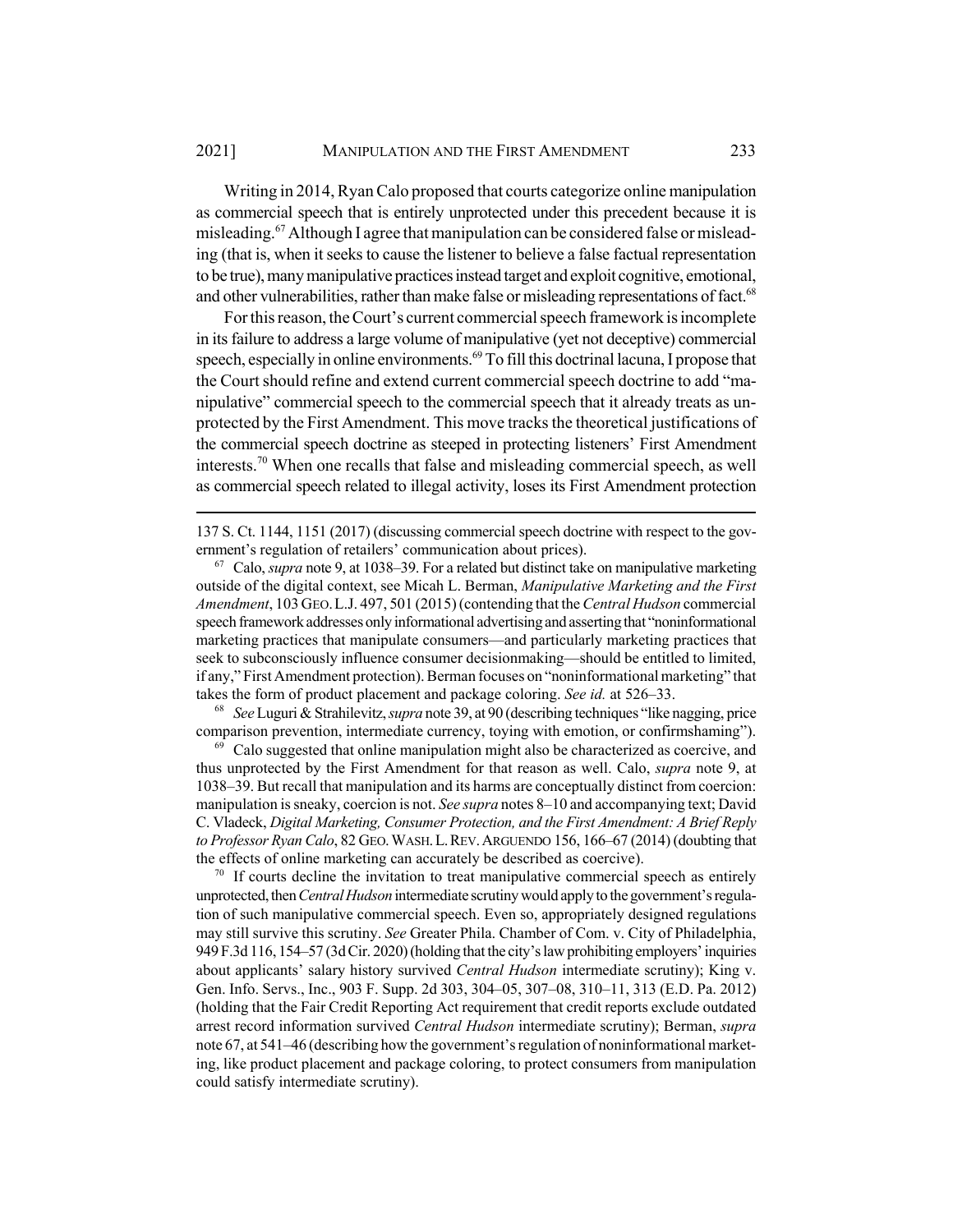precisely because that speech frustrates listeners' First Amendment interests, one sees that the same can be true of manipulative commercial speech: it frustrates listeners' interests by seeking to covertly influence those listeners' choices to the speaker's advantage without their conscious awareness and by targeting and exploiting their vulnerabilities. $71$ 

Filling this doctrinal lacuna would also help fill enforcement lacunae within current law. Even though existing consumer protection statutes often prohibit "unfair" as well as "deceptive" trade practices, $^{72}$  to date "[u]nfairness has been the basis for decision in only a handful of litigated cases"73—largely because of the conceptual difficulty in defining and describing illegally "unfair" practices.<sup>74</sup> Here too Susser, Roessler, and Nissenbaum give us the conceptual tools to help understand why manipulation—that is, speakers' *hidden* efforts to shape listeners' decision-making that *target* and *exploit* those listeners' vulnerabilities in ways that the targets are not consciously aware of—is "unfair" to consumers even when it is hard to characterize as "deceptive."<sup>75</sup>

This doctrinal move would also support the constitutionality of new legislation if it were to be enacted. A variety of recent legislative proposals seek to regulate manipulative online practices of the sort described here. Examples include the Deceptive Experiences To Online Users Reduction Act, which proposes to prohibit interfaces designed "with the purpose or substantial effect of obscuring, subverting, or impairing user autonomy, decision-making, or choice to obtain consent or user data;" practices that "subdivide or segment consumers of online services into groups for the purposes of behavioral or psychological experiments or studies, except with the informed consent of each user involved;" and practices that cultivate children's

 $71$  Note that workers as well as consumers are vulnerable to manipulative commercial speech. *See* Susser, Roessler & Nissenbaum, *supra* note 2, at 7–9 (observing how algorithms deployed in the gig economy can manipulate workers' choices).

 $72 \quad 15 \text{ U.S.C. }$  § 45(n) (defining a trade practice to be illegally unfair if it "causes or is likely to cause substantial injury to consumers which is not reasonably avoidable by consumers themselves and not outweighed by countervailing benefits to consumers or to competition").

<sup>73</sup> Michael M. Greenfield, *Unfairness Under Section 5 of the FTC Act and Its Impact on State Law*, 46 WAYNE L.REV. 1869, 1877 (2000); *see also* Coburn Keegan & Calli Schroeder, *Unpacking Unfairness: The FTC's Evolving Measures of Privacy Harms*, 15 J.L.ECON.&POL'Y 19, 19–20 (2019) (explaining the FTC's primary reliance on deception rather than unfairness).

<sup>74</sup> *See* Willis, *supra* note 6, at 120 (noting "thorny questions about when marketing crosses from fair persuasion to unfair or abusive manipulation" and the lack of "societal consensus on where to draw the line"). Given the lack of enforcement activity, "[t]here is virtually no legal authority addressing the question of whether commercial speech that satisfies the FTC's test for unfairness, but is neither misleading nor deceptive, is protected by the First Amendment." Luguri & Strahilevitz, *supra* note 39, at 100. Treating manipulative commercial speech as unprotected—akin to false and misleading commercial speech—would, of course, resolve this question.

 $75$  Note that "unfairness" may be an even more capacious term than manipulation; for example, coercive sales tactics can be unfair even if not manipulative as the term is used in this Article.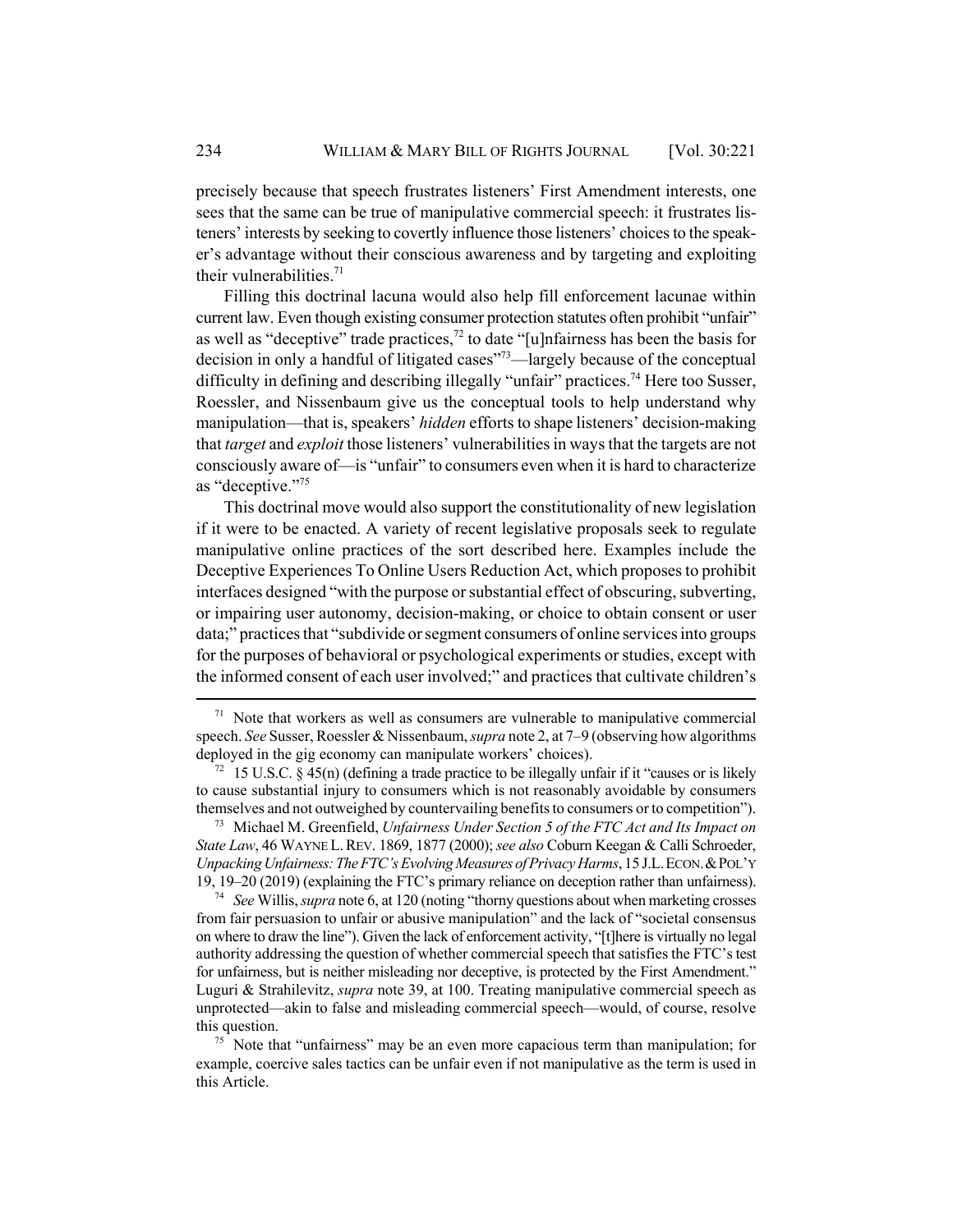compulsive platform usage.<sup>76</sup> As examples of such interfaces or practices, the bill's cosponsors pointed to:

> [A] sudden interruption during the middle of a task repeating until the user agrees to consent; a deliberate obscuring of alternative choices or settings through design or other means; or the use of privacy settings that push users to 'agree' as the default option, while users looking for more privacy-friendly options often must click through a much longer process, detouring through multiple screens.77

The bill proposes to treat such practices as violations of the Federal Trade Commission's "rule defining an unfair or deceptive act or practice under . . . the Federal Trade Commission Act."78

Treating manipulative commercial speech as unprotected by the First Amendment then requires that we have a workable principle for identifying such manipulative commercial speech. The remainder of this subpart explores two possibilities.

## 1. Focusing on Manipulative Effects

One approach to identifying manipulative (and thus unprotected) commercial speech is to require evidence of its manipulative success.

Recall that manipulative interfaces and other online practices are the products of conscious design choices, carefully studied and tested to maximize their effectiveness in shaping targets' choices without those targets' conscious awareness.<sup>79</sup> This means that academics and regulators can also measure their effects. Testing by legal

<sup>&</sup>lt;sup>76</sup> S. 1084, 116th Cong. § 3(a)(1) (2019).

<sup>77</sup> Press Release, The Office of United States Senator Deb Fischer, Senators Introduce Bipartisan Legislation to Ban Manipulative 'Dark Patterns' (Apr. 9, 2019), https://www.fischer .senate.gov/public/index.cfm/2019/4/senators-introduce-bipartisan-legislation-to-ban-manipu lative-dark-patterns [https://perma.cc/GC9B-99KM]. For a related proposal under consideration in the European Union, see *Proposal for a Regulation of the European Parliament and of the Council Laying Down Harmonized Rules on Artificial Intelligence (Artificial Intelligence Act) and Amending Certain Union Legislative Acts*, at 12–13, COM (2021) 206 final (Apr. 21, 2021) (proposing to ban artificial intelligence systems with "significant potential to manipulate persons through subliminal techniques beyond their consciousness or exploit vulnerabilities of specific vulnerable groups such as children or persons with disabilities in order to materially distort their [behavior] in a manner that is likely to cause them or another person psychological or physical harm").

<sup>78</sup> S. 1084, 116th Cong. § 3(d) (2019).

<sup>79</sup> *See* Langvardt, *supra* note 9, at 142 ("Aza Raskin, inventor of the infinite scroll at Mozilla, told interviewers that behind every phone screen, there are about a thousand engineers who work on increasing addictiveness.").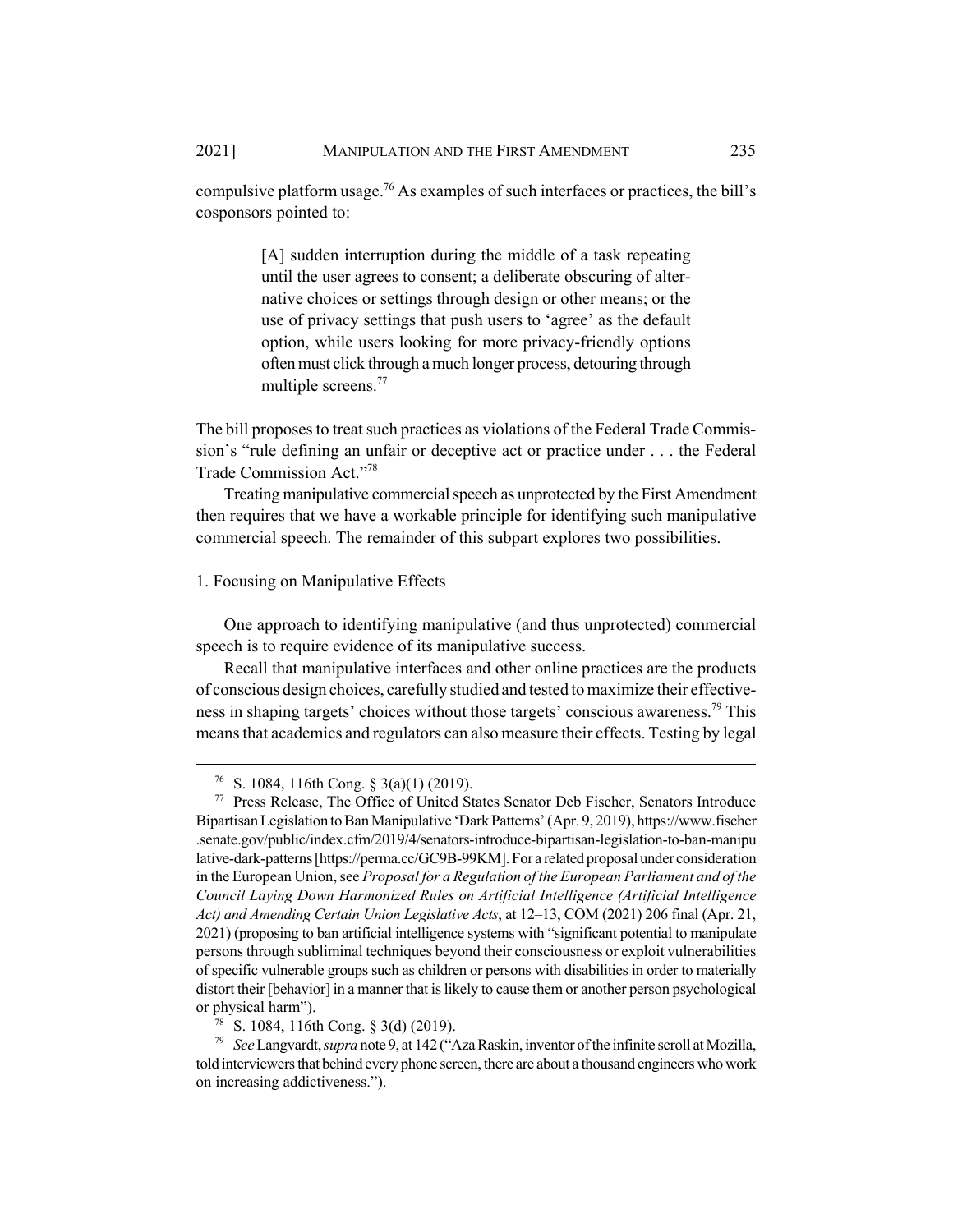scholars Luguri and Strahilevitz, for instance, found certain interfaces to double, triple, sometimes even quadruple consumers' willingness to accept sellers' offers and requests compared to neutral choice architecture: "[o]ur bottom line is that dark patterns are strikingly effective in getting consumers to do what they would not do when confronted with more neutral user interfaces."<sup>80</sup> These design choices include interfaces that obscure options that are popular to consumers but less lucrative for sellers, minimize material information with smaller print in less prominent locations, or require users to jump through numerous hoops to reject or withdraw from a service or product (so-called "roach motels").<sup>81</sup> Luguri and Strahilevitz thus recommend that regulators engage in testing of their own to identify manipulative interfaces<sup>82</sup>—that is, design choices that should trigger regulatory interventions because of their measurably stark effects on consumers' decisions.

Indeed, algorithmic manipulation at times may be easier to identify and measure and thus responsibly regulate—than that by manipulative humans. "[D]ark patterns are different from other forms of dodgy business practices because of the scale of e-commerce. There may be poetic justice in the fact that this very scale presents an opportunity for creative legal regulators," Luguri and Strahilevitz note.<sup>83</sup> "Now that scholars can test dark patterns, we can isolate causation in a way that's heretofore been impossible in the brick-and-mortar world. Unlike brick-and-mortar manipulation, dark patterns are hiding in plain sight, operate on a massive scale, and are relatively easy to detect."84

Of course, we can imagine challenges in identifying baselines for neutral choice architecture. (But, as Luguri and Strahilevitz note, that is not always the case: "It should not be hard to generate consensus around the idea that a simple Yes/No or Accept/Decline prompt is neutral, provided the choices are presented with identical fonts, colors, font sizes, and placement." $)^{85}$  Effects-based approaches to identifying illegally manipulative practices may also invite objections that comparisons to socalled "neutral" baselines rely on a contested liberal understanding of the autonomous self that assumes that our preferences are stable: in other words, our preferences are

<sup>80</sup> Luguri & Strahilevitz, *supra* note 39, at 46 (emphasis omitted); *see also* Becher & Feldman, *supra* note 34, at 497–99 (proposing an "evidence-based approach" to regulating market manipulations that involves regulators' testing in laboratory settings to assess designs' manipulative success as well as users' awareness (or lack thereof) of those effects).

<sup>81</sup> Luguri & Strahilevitz, *supra* note 39, at 49–50, 52.

<sup>82</sup> *Id.* at 44–45.

<sup>83</sup> *Id.* at 48; *see also id.* ("It is exceedingly difficult to figure out whether a door-to-door salesperson's least savory tactics significantly affected the chances of a purchase—was the verbal sleight of hand material or incidental? Who knows? But with e-commerce, firms run thousands of consumers through identical interfaces at a reasonable cost and see how small software tweaks might alter user behavior. Social scientists working in academia or for the government can do this too; we just haven't done so before today.").

<sup>84</sup> *Id.*

<sup>85</sup> *Id.* at 98.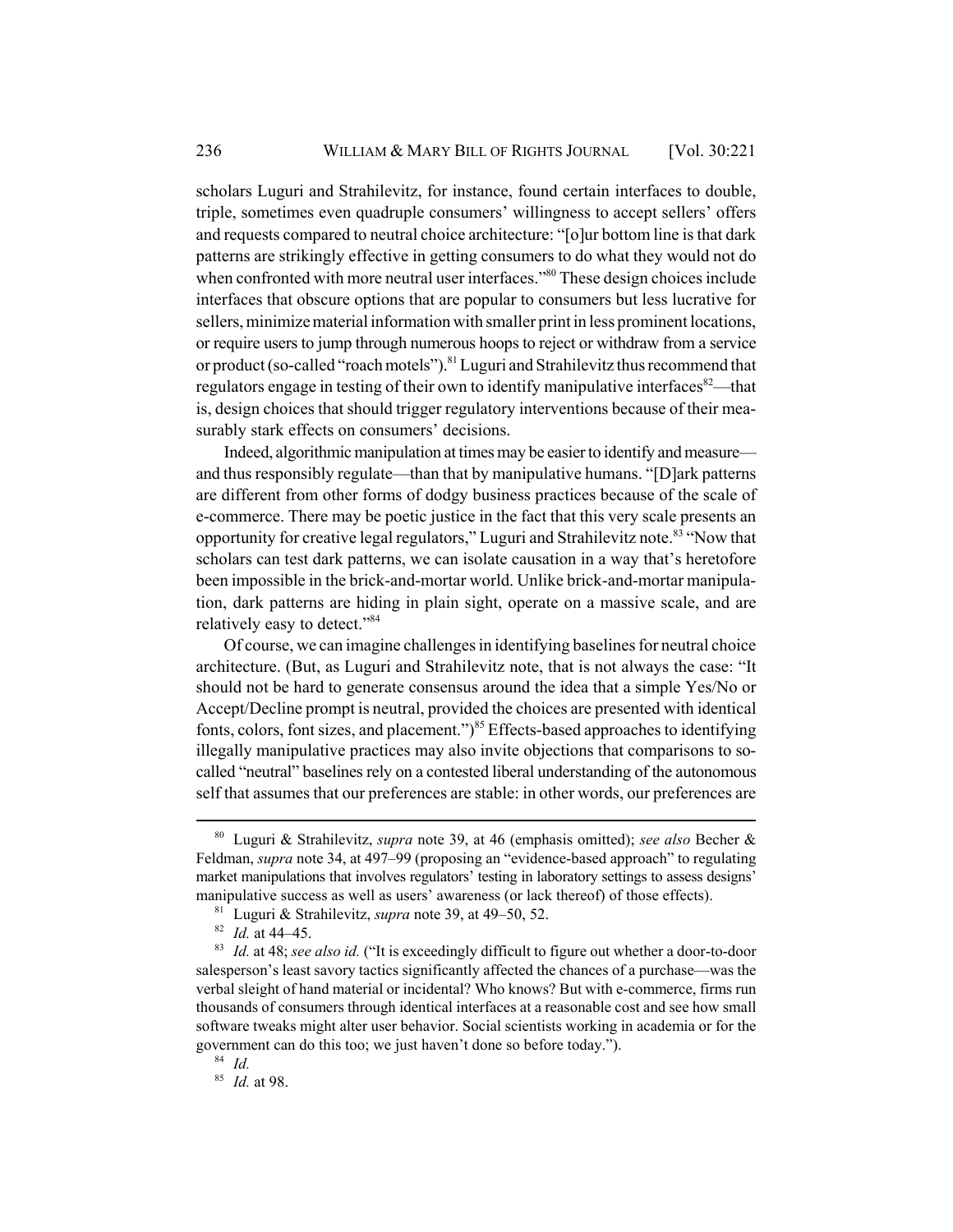not always consistent and, in fact, can be shaped by algorithms and other forces, both technological and otherwise.<sup>86</sup>

For these reasons, rather than (or in addition to) focusing on manipulative success, we might identify manipulative (and thus unprotected) commercial speech as that involving certain manipulative characteristics that signal the intent and tendency to interfere with our choices, an effort that we might objectively view as harmful in and of itself. The next section explores this possibility.

#### 2. Focusing on Manipulative Features

A second approach to identifying commercial speech that is manipulative (and thus unprotected by the First Amendment) focuses on design choices that display the three characteristics of manipulation as defined by Susser, Roessler, and Nissenbaum *hidden* efforts that *target* and *exploit* users' vulnerabilities:

> [W]e should attempt to determine whether the influencer was trying to conceal their efforts, whether the influence was intended to exploit the manipulee's vulnerabilities, and to what extent the influence was targeted. Manipulative practices—characterized, as we have argued, by concealment, exploitation of vulnerabilities, and targeting—are cause for concern, regardless of whether they succeed in every instance.<sup>87</sup>

To be sure, much more work remains to be done in defining each of these three characteristics more precisely. But to start I will suggest "hidden" to mean not apparent to the user; "target" to mean identifying specific users with certain vulnerabilities; and "exploit" to mean deliberately deploying knowledge of those vulnerabilities in settings where there's reason to believe it will shape users' choices to the speaker's advantage. In other words, we can understand a speaker's choice to deploy designs with features that display these manipulative characteristics as a proxy for that choice's tendency to manipulate those listeners.<sup>88</sup> Such a regulatory focus on risk of

<sup>88</sup> *See* Cohen, *supra* note 9, at 655 ("In the context of platform-based, massively intermediated environments, the legal system should be less concerned with intentionality as to specific pieces of content—a lens that inevitably implicates the state in choice of political

<sup>86</sup> *See* Ian Kerr, *The Devil Is in the Defaults*, 4 CRITICAL ANALYSIS L. 91, 92 (2017); Susser, Roessler & Nissenbaum, *supra* note 2, at 4 (relying on philosophical "accounts of sociallysituated, relational autonomy"); *see also* Julie Cohen, *What Privacy is For*, 126 HARV. L.REV. 1904, 1907, 1909 (2013) (describing conceptions of the idealized "liberal self" that "possesses both abstract liberty rights and the capacity for rational deliberation and choice and is capable of exercising its capacities in ways uninfluenced by cultural context" and identifying "the need for a postliberal theory of selfhood—one capacious enough to accommodate the full spectrum of relational, emergent subjectivity").

<sup>87</sup> *See* Susser, Roessler & Nissenbaum, *supra* note 2, at 41.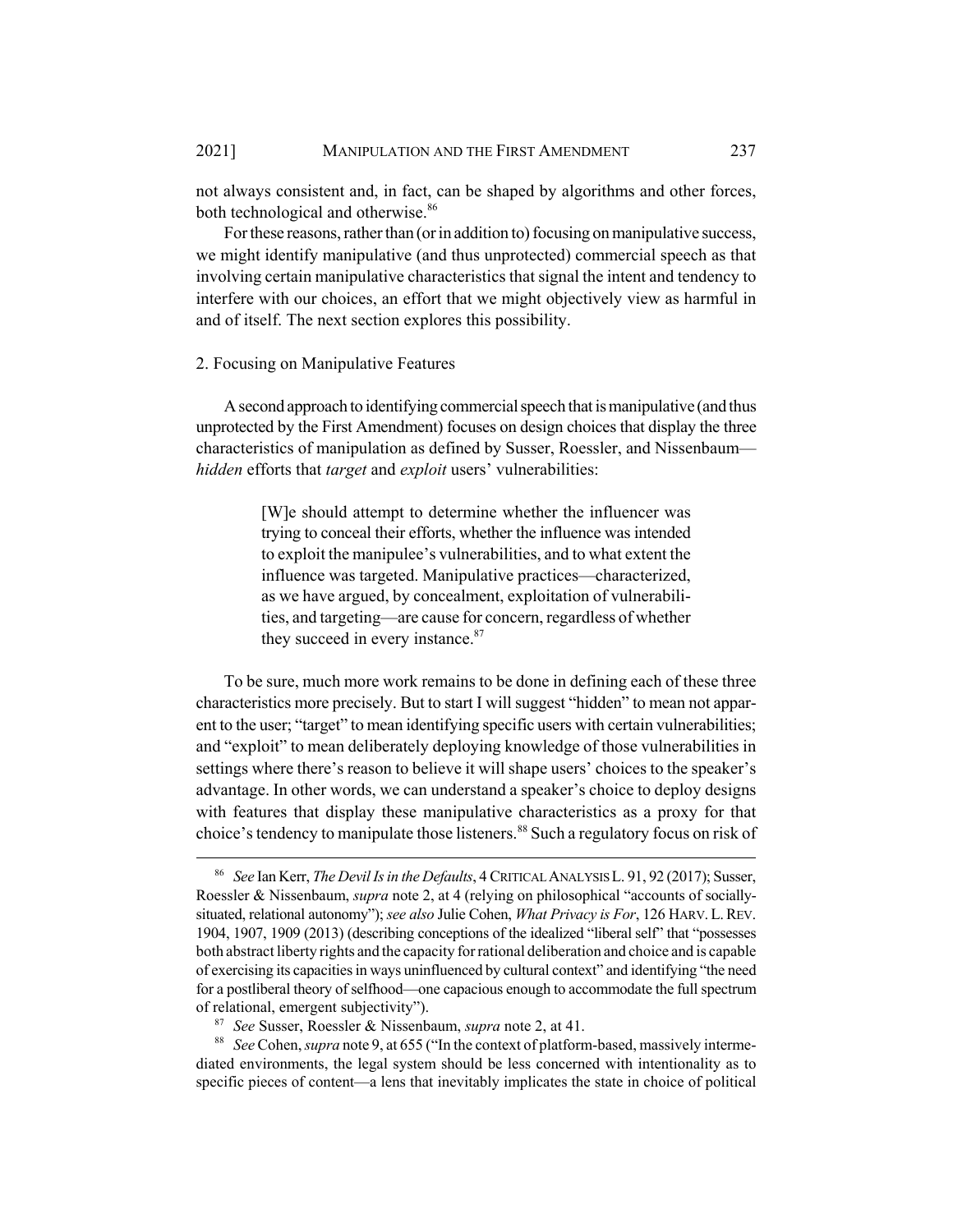harm (rather than causation) is by no means unprecedented in the consumer protection context. The Federal Trade Commission, for instance, identifies commercial advertisements as deceptive by focusing not on a showing that they actually *cause* consumer deception, but instead on a showing that they are *likely to* mislead a reasonable consumer and that those representations are material (and thus likely to cause injury to the consumer).<sup>89</sup>

## *B. Regulating Manipulative Speech in Political Settings*

While manipulation in commercial settings threatens harm to individual consumers, online manipulation in public discourse additionally threatens collective harm to our democratic self-governance. "When citizens are targets of online manipulation and voter decisions rather than purchase decisions are swayed by hidden influence, democracy itself is called into question," Susser, Roessler, and Nissenbaum observe.<sup>90</sup> "Add to this the fact that the tools of online manipulation are concentrated in only a few hands, and it is easy to see how the nexus of influence and information technology stands to make already problematic power dynamics far worse."<sup>91</sup>

Recall, for instance, Cambridge Analytica's use of big data to microtarget messages to specific voters in efforts to influence those voters' choices in the 2016 U.S. elections.<sup>92</sup> Authoritarians and others similarly seek to exploit the manipulative possibilities enabled by twenty-first-century platforms in ways that threaten democracy, as Julie Cohen explains:

> Authoritarian information systems have developed sophisticated information strategies that leverage platform-based environments to undermine common knowledge about how democratic institutions function and, by extension, to destabilize the behavioral norms that lend such institutions continuing legitimacy. Such attacks, which are now well-documented, exploit platform capabilities for microtargeting, automaticity, and cascading, sociallynetworked information spread to stoke conspiracy theories and foster distrust—of government, of the 'mainstream media,' of scientific consensus around topics such as climate change and the efficacy of vaccines, and so on. Powerful domestic factions that

preferences—and more concerned with a deliberate design orientation that privileges automatic, habitual response and reflexive amplification.").

<sup>89</sup> *See* FED.TRADE COMM'N, ENFORCEMENT POLICY STATEMENT ON DECEPTIVELY FOR-MATTED ADVERTISEMENTS 1–2 (2015).

<sup>90</sup> Susser, Roessler & Nissenbaum, *supra* note 2, at 43.

<sup>91</sup> *Id.* at 43–44.

<sup>92</sup> *See* Ido Kilovaty, *Legally Cognizable Manipulation*, 34 BERKELEY TECH. L.J. 449, 467–68 (2019).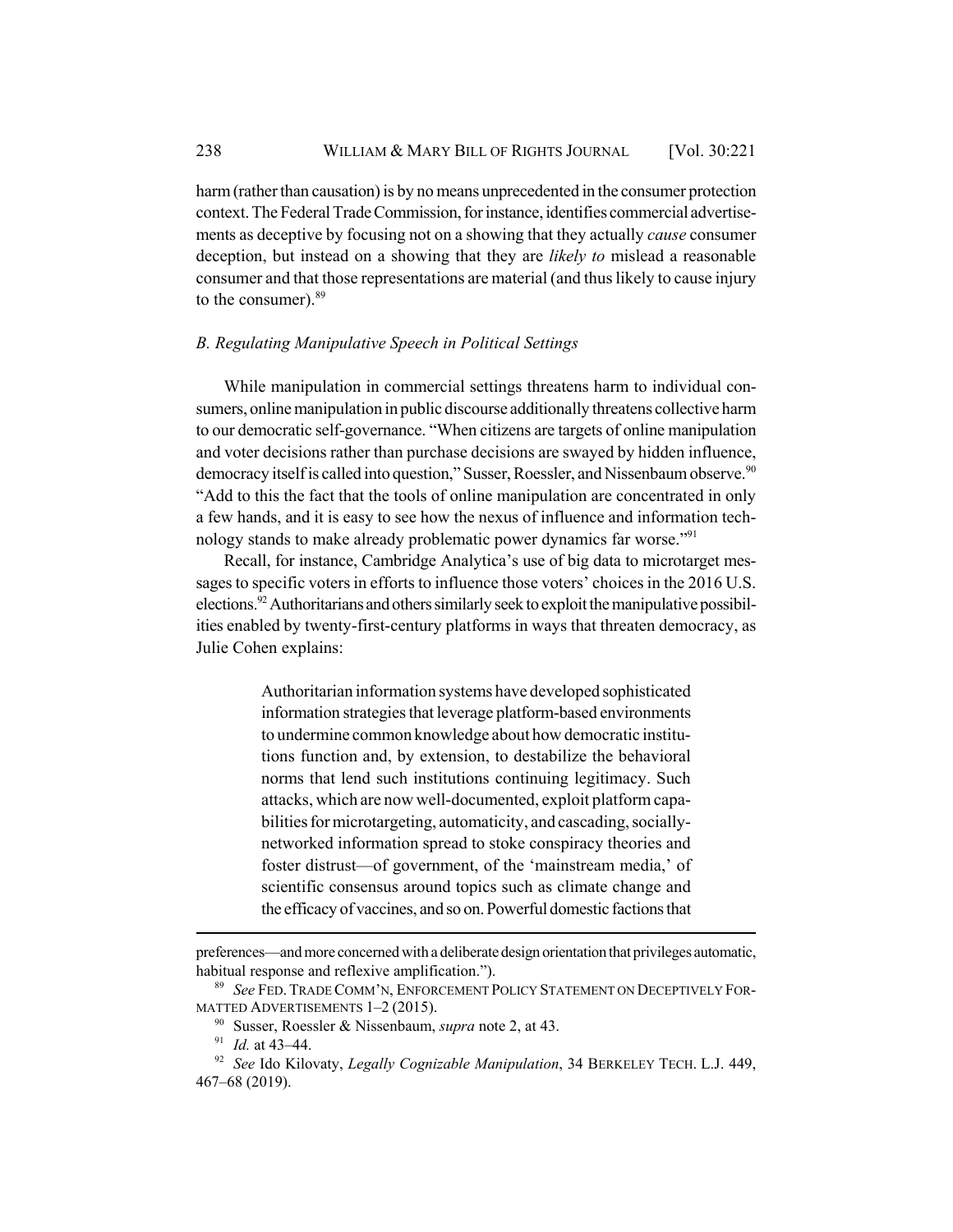2021] MANIPULATION AND THE FIRST AMENDMENT 239

should have mobilized to defend these assaults on our foundational institutions instead have adopted weaponization techniques to further their own ends. As such strategies become more powerful, they produce and amplify modes of public discourse about institutional actors that are incompatible with the knowledge structure of a stable democracy.<sup>93</sup>

The existential democratic threats posed by today's manipulative online practices thus may now outweigh the traditional dangers of the government's regulation of speech in public discourse.<sup>94</sup>

Of course, speakers' efforts to manipulate listeners' decisions about voting and other core political activity occur in the realm not of commercial speech but instead in public discourse, an area where courts' suspicion of governments' regulatory interventions is considerably greater (and understandably so) than in the commercial context.<sup>95</sup> Under the Court's longstanding First Amendment doctrine, the government's content-neutral regulation of speech (that is, its regulation of expression's time, place, or manner rather than its content) in public discourse triggers a form of intermediate scrutiny,  $96$  while the government's content-based regulation triggers strict scrutiny.  $97$ (To be sure, some suggest that the threats to free speech and democracy posed in the twenty-first-century speech environment should inspire tweaks, and perhaps even

<sup>96</sup> *See* Clark v. Cmty. for Creative Non-Violence, 468 U.S. 288, 293 (1984) (explaining that the government's content-neutral restrictions of speech survive First Amendment review so long as they "are justified without reference to the content of the regulated speech, that they are narrowly tailored to serve a significant governmental interest, and that they leave open ample alternative channels for communication of the information").

<sup>97</sup> *See* Adam Winkler, *Fatal in Theory and Strict in Fact: An Empirical Analysis of Strict Scrutiny in the Federal Courts*, 59 VAND.L.REV. 793, 844–55 (2006) (explaining the application of strict scrutiny, which requires the government to show that its intervention is narrowly tailored to achieve a compelling interest). For an example of the government's content-based regulation of public discourse to serve listeners' interests that survived strict scrutiny, see Burson v. Freeman, 504 U.S. 191, 211 (1992) (upholding a town's ban on the distribution of campaign literature within 100 feet of polling places to prevent voters' coercion and harassment). And for thoughtful discussion of how existing doctrine can be, and sometimes is, applied to sensibly balance competing constitutional values, see Ashutosh Bhagwat, *The Test That Ate Everything: Intermediate Scrutiny in First Amendment Jurisprudence*, 2007 U. ILL.L. REV. 783 (2007); Ashutosh Bhagwat, *In Defense of Content Regulation*, 102 IOWA L. REV. 1427 (2017).

<sup>93</sup> Cohen, *supra* note 9, at 659.

<sup>94</sup> *Id.* at 661–62.

<sup>95</sup> *See* Jack M. Balkin, Keynote Address at the Association for Computing Machinery Symposium on Computer Science and Law: How to Regulate (and Not Regulate) Social Media (Oct. 28, 2019) (transcript available at https://papers.ssrn.com/sol3/papers.cfm?abstract\_id =3484114 [https://perma.cc/5N9V-FEA6]) (defining "public sphere" as "the space in which people express opinions and exchange views that judge what is going on in society").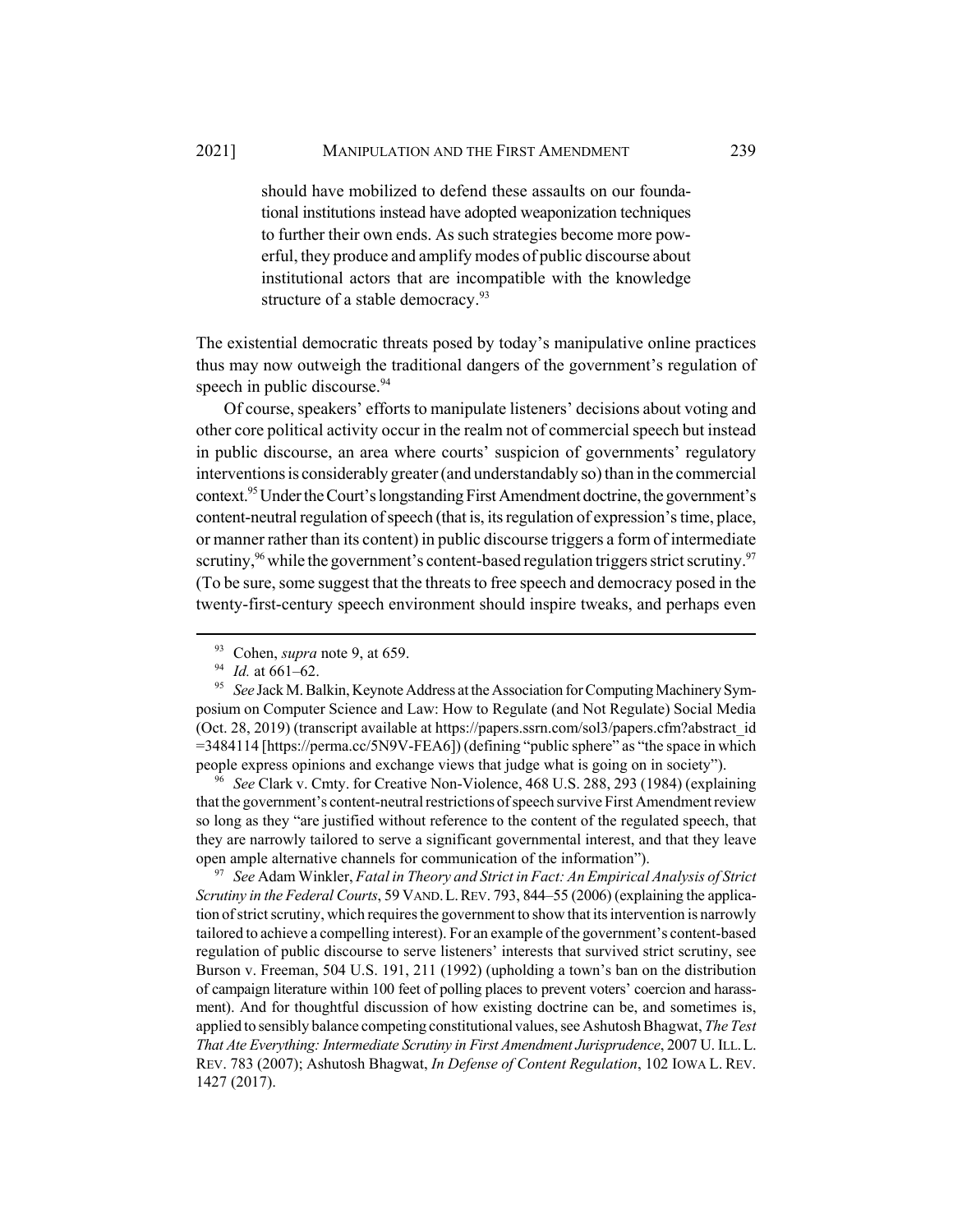topples, to this doctrine.)<sup>98</sup> In any event, the challenge is to cabin the government's considerable potential for overreach through appropriately tailored regulation of manipulative speech.

To this end, the government can tailor its intervention through its choice of regulatory target (i.e., *what* it targets for regulation), through its choice of regulatory tool (i.e., *how* it regulates its target), or both.<sup>99</sup>

## 1. Tailoring Through Targeting

As explained in the preceding subpart, appropriately tailored interventions could target interfaces with certain manipulative effects, certain manipulative features, or both.

First, interventions could target interfaces with particularly stark manipulative effects through A–B testing (where an "A/B test randomly distributes an 'A' version of something to some people and a 'B' version to others and measures differences between the responses of the two groups").<sup>100</sup> Indeed, those who design and deploy these features engage in this sort of testing themselves to identify effective means for influencing users' choices to click on, read, or forward specific content in political as well as commercial settings $101$ : online actors deploy these manipulative interfaces precisely because they've tested them extensively and *know* they are effective in changing their target's choices.<sup>102</sup> (In political settings, however, the causal

<sup>98</sup> *E.g.*, Massaro & Norton, *supra* note 54, at 1638 (proposing "a framework for assessing when and why the First Amendment permits carefully designed regulations of speech to further free speech and democracy values"); Tim Wu, *Is the First Amendment Obsolete?*, EMERGING THREATS 2, 17 (2017), https://s3.amazonaws.com/kfai-documents/documents/5d8a0f848d/Is-the -First-Amendment-Obsolete-.pdf [https://perma.cc/5L8T-HLCY] (suggesting that we "imagine how First Amendment doctrine might adapt" to the speech pathologies in the twenty-first-century environment). Justice Breyer, for instance, has long urged courts and policymakers to more frankly balance the harms of the government's regulation of speech against the harms that speech sometimes threatens. *See, e.g.*, Iancu v. Brunetti, 139 S. Ct. 2294, 2304 (2019) (Breyer, J., concurring in part and dissenting in part) ("I believe we would do better to treat this Court's speech-related categories not as outcome-determinative rules, but instead as rules of thumb."); United States v. Alvarez, 567 U.S. 709, 731 (2012) (Breyer, J., concurring) ("[S]ome such approach is necessary if the First Amendment is to offer proper protection in the many instances in which a statute adversely affects constitutionally protected interests but warrants neither near-automatic condemnation (as 'strict scrutiny' implies) nor near near-automatic approval (as is implicit in 'rational basis' review).").

<sup>99</sup> *See* Langvardt, *supra* note 9, at 153 ("[T]he regulatory response should escalate with the sense of urgency. Light-touch responses would try to help consumers make good decisions. More dramatic responses would simply disable products' most dangerous features.").

<sup>100</sup> Willis, *supra* note 6, at 127 n.52.

<sup>101</sup> *Id.* at 127–28.

<sup>&</sup>lt;sup>102</sup> *See* Cohen, *supra* note 49, at 165 ("Networked environments configured to optimize data harvesting and surplus extraction operate—and are systematically designed to operate in ways that preclude even the most perceptive and reasonable consumer from evaluating the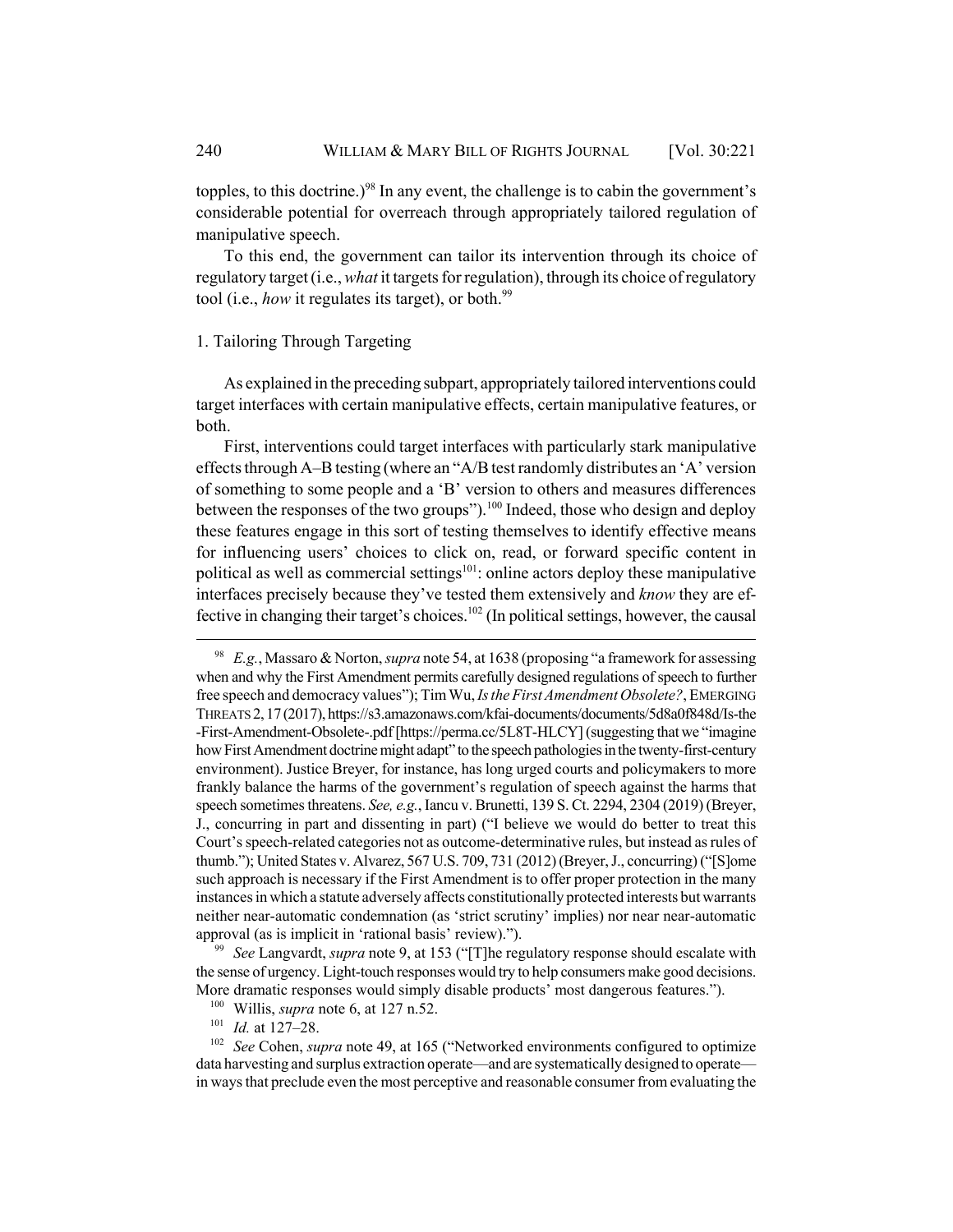relationship between design and outcome may be considerably more contested, as the decision whether or for whom to vote can be more causally complex than the decision to decide whether to buy a product or agree to a transactional condition.)

Second, interventions could instead target "[m]anipulative practices—characterized, as we have argued, by concealment, exploitation of vulnerabilities, and targeting—[as] cause for concern, regardless of whether they succeed in every instance."103 Along these lines, Julie Cohen emphasizes that "[t]he First Amendment does not require legislators or judges to privilege design for automaticity and reflexive amplification";<sup>104</sup> she identifies particularly manipulative features in public discourse to include "predictive profiling and microtargeting based on behavioral and psychographic data; interface design to elicit automatic, precognitive responses; and algorithmic optimization to amplify patterns of cascading, socially-networked spread."105

## 2. Tailoring Through Tools

Moving from the question of *what* to regulate (target) to the question of *how* to regulate (tool), this section highlights a few suggestions offered by thoughtful commentators; my objective here is to introduce a range of possibilities for further consideration and exploration rather than to detail (much less exhaust) them. In thinking through these and other available options, recall that the choice of tool drives the level of suspicion under the Court's First Amendment doctrine: tools characterized as content-neutral receive "only" intermediate scrutiny, as compared to the strict scrutiny generally applied to the government's content-based regulation of protected speech.<sup>106</sup>

Kyle Langvardt, for instance, has described a variety of friction-creating restrictions of manipulative interfaces, like restrictions on infinite scrolls (that unceasingly feed users with new posts); restrictions on autoplay features that seek to manipulate users into remaining online for longer periods of time (during which time users spend more money and shed more data); and restrictions that limit or delay users' ability to mass-forward (and thus amplify) content.<sup>107</sup>

goods or services on offer. Predictive profiling seeks to minimize the need to persuade by targeting directly those potential customers most strongly predisposed to buy and appealing to everything that is known about those customers' habits and predilections.").

<sup>103</sup> Susser, Roessler & Nissenbaum, *supra* note 2, at 41; *see also id.* at 27 (recognizing the difficulties of proving causation and thus focusing on "the concept of *manipulative practices* strategies that a reasonable person should expect to result in manipulation—and not on the success concept of manipulation, in toto").

<sup>104</sup> Cohen, *supra* note 9, at 655.

<sup>105</sup> *See id.* at 660.

<sup>106</sup> *See supra* notes 96–97 and accompanying text.

<sup>107</sup> Kyle Langvardt, *Platform Speech Governance and the First Amendment: A User-Centered Approach*, *in* THE DIGITAL SOCIAL CONTRACT: A LAWFARE PAPER SERIES (2020), at 13–15; *see also id.* at 14 ("Facebook, as discussed further below, has already experimented with broad-based content-neutral restrictions in its WhatsApp and Messenger products on users' ability to mass-forward content. Twitter has experimented with a feature that would ask for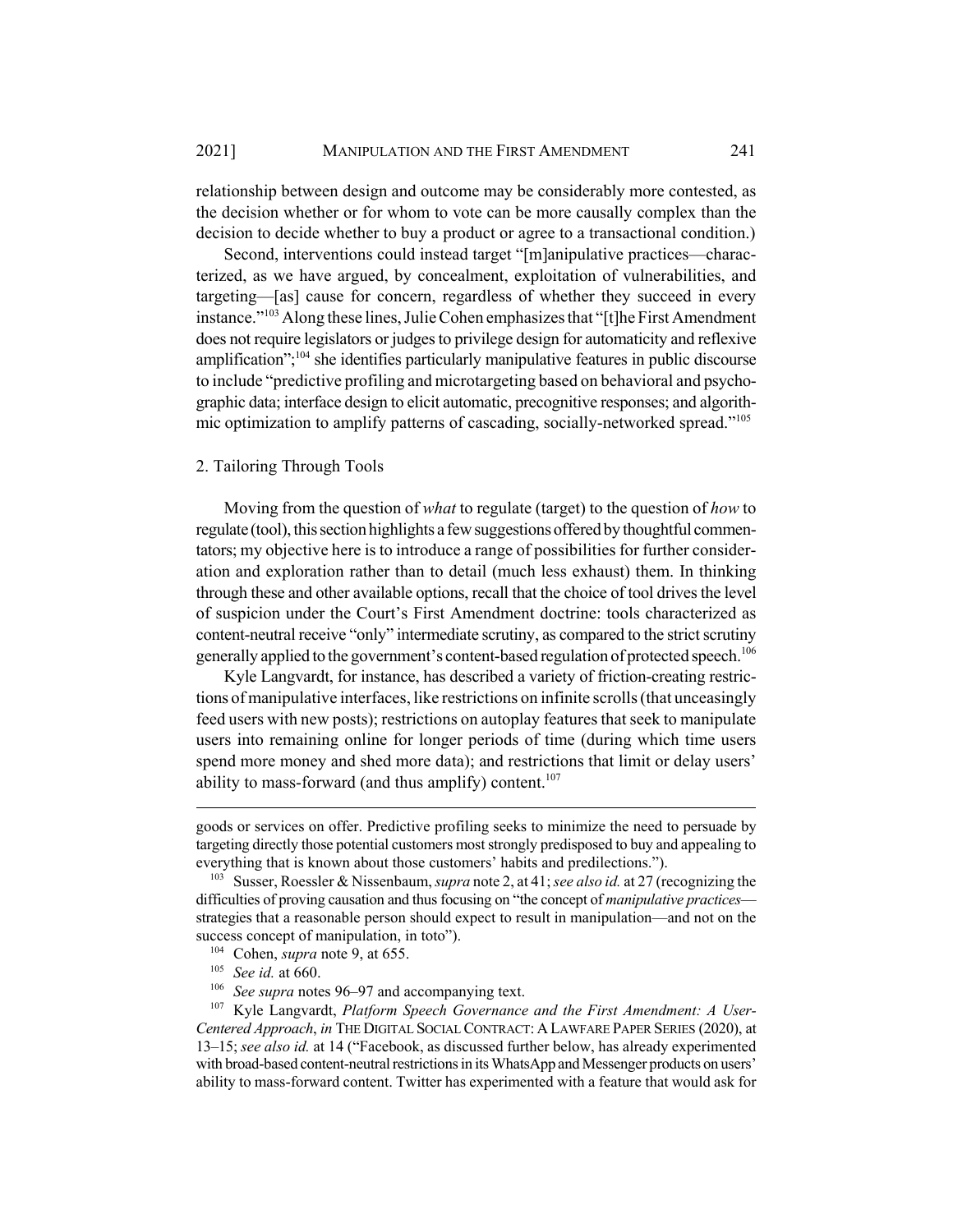Lauren Willis urges that law "compel businesses to engage in fair marketing by design" by, for example, requiring that platforms or retailers refrain from directing materials to consumers "whose demographics or behaviors indicate persistent or transitory impairment."108 Ian Kerr suggests that "technological defaults ought to be regulated in a manner similar to contractual defaults," urging that "the strictest privacy settings automatically apply once a customer acquires a new product or service," such that users need make no manual change to their privacy settings to protect themselves to the fullest.<sup>109</sup> And Woody Hartzog, who has written extensively on how law should "better reflect how design influences our perceptions and actions,"<sup>110</sup> urges regulators to "discourage design that tricks us, lies to us, exploits us . . . ." and advises courts and regulators to ferret out abusive design that seeks to exploit users' biases and vulnerabilities. $111$ 

In sum, recognizing the harm of online manipulation in political settings does not tell us how to address that harm. Although much work remains to be done in developing appropriate responses, this Part has identified some possibilities for consideration.

## **CONCLUSION**

Some may fear the government's restriction of manipulative interfaces, viewing such restriction as unacceptably paternalistic. But paternalism describes interference with autonomous choices that others think unwise, rather than interference with practices that themselves frustrate autonomous choice.<sup>112</sup> Precisely because manipulation's targets are unaware of the ways in which online actors gather, aggregate, and exploit their data to influence their decision-making, online manipulation occurs in a setting that defies the traditional First Amendment model of fully informed rational listeners freely choosing among available options. In other words, nobody consciously chooses to be manipulated (as the term is used in this Article) because, by definition, targets are unaware of their manipulation, and thus can't take steps to protect themselves. As Langvardt observes, "[i]f the regulatory goal is simply to make product design less manipulative, then regulation in principle exists to enhance rather than diminish tech users' freedom of choice."<sup>113</sup>

confirmation—suggesting that '[y]ou can read the article on Twitter before Retweeting'—when a user attempts to retweet a news article seconds after seeing it.").

<sup>108</sup> Willis, *supra* note 6, at 119–20, 184.

<sup>109</sup> Kerr, *supra* note 86, at 101–02.

<sup>110</sup> WOODROW HARTZOG, PRIVACY'S BLUEPRINT: THE BATTLE TO CONTROL THE DESIGN OF NEW TECHNOLOGIES 7 (2018).

<sup>111</sup> *Id.* at 126.

<sup>&</sup>lt;sup>112</sup> *See Paternalism*, OXFORD ENG. DICTIONARY (3d ed. 2005) (defining "paternalism" as "[t]he policy or practice of restricting the freedoms and responsibilities of subordinates or dependants in what is considered or claimed to be their best interests").

<sup>113</sup> Langvardt, *supra* note 9, at 148.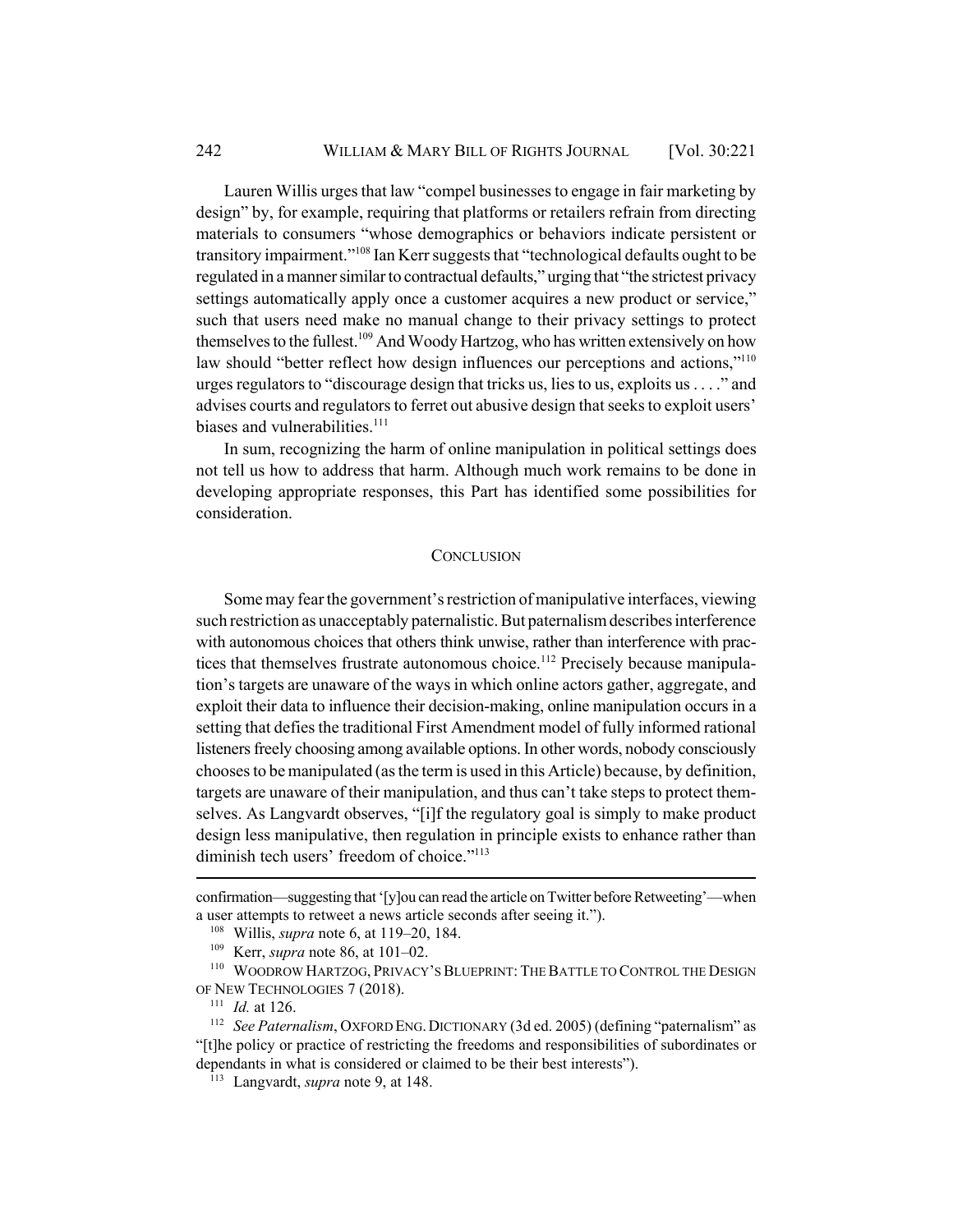Others may worry that any effort to regulate manipulation is folly because manipulation is endemic to the human condition. But so too are violence, discrimination, and falsehoods—and yet government restricts each of those choices at times precisely because of the harms they inflict.<sup>114</sup> Rather than ask whether to regulate these alltoo-human behaviors, the better question is when, why, and how to regulate them.

To this end, this Article suggests that ethicists' understanding of manipulation and its harms offers helpful tools for thinking more carefully about legal and policy responses.115 Relying upon these tools, I propose that courts should add manipulation to the list of harms to listeners' interests that sometimes justify the government's intervention in certain settings consistent with the First Amendment.

More specifically, one can understand manipulative commercial speech to be entirely unprotected by the First Amendment, with the government's regulation subject only to rational-basis scrutiny. Like commercial speech that is false, misleading, or related to illegal activity—and thus treated as unprotected by the First Amendment<sup>116</sup>—manipulative commercial speech frustrates rather than furthers listeners' First Amendment interests. This leaves open possibilities for identifying commercial speech as manipulative (and thus unprotected by the First Amendment) by focusing on its effects (i.e., its manipulative success), its design (i.e., its deployment of certain manipulative features), or both. And although First Amendment doctrine appropriately poses a considerably larger barrier to the regulation of manipulative speech in political settings, there too we can understand the First Amendment to permit certain interventions that are carefully tailored in terms of regulatory target, regulatory tool, or both.<sup>117</sup>

Many may understandably wonder whether the contemporary Court will be receptive to these ideas, given the antiregulatory turn in its First Amendment doctrine,<sup>118</sup> along with its inconsistent attention to the ways in which twenty-first-century technologies inflict harms that are different in degree and sometimes in kind from

<sup>114</sup> *See, e.g.*, 18 U.S.C. § 1111 (criminalizing murder); *id.* § 242 (criminalizing deprivation of rights, privileges, and immunities "on account of such person being an alien, or by reason of his color, or race" under color of law); *id.* § 1621 (criminalizing perjury).

<sup>&</sup>lt;sup>115</sup> The many remaining areas for further study include the legal and policy implications of the government's own manipulative practices, especially (but not only) in the digital age. *See* Aziz Z. Huq, *Constitutional Rights in the Machine-Learning State*, 105 CORNELL L.REV. 1875 (2020) (considering the constitutional implications of the government's use of algorithms that involve machine learning); Ryan Calo & Danielle Keats Citron, *The Automated Administrative State: A Crisis of Legitimacy*, 70 EMORY L.J. 797 (2021) (proposing a positive vision of administrative agencies' use of automation that permits agencies to adopt such tools only when they enhance agency legitimacy).

<sup>116</sup> Cent. Hudson Gas & Elec. Corp. v. Pub. Serv. Comm'n of N.Y., 447 U.S. 557, 563–64 (1980).

<sup>117</sup> *See* Burson v. Freeman, 504 U.S. 191, 196–97 (1992).

<sup>118</sup> *See* Norton, *Truth and Lies in the Workplace*, *supra* note 32, at 34 (describing this turn).